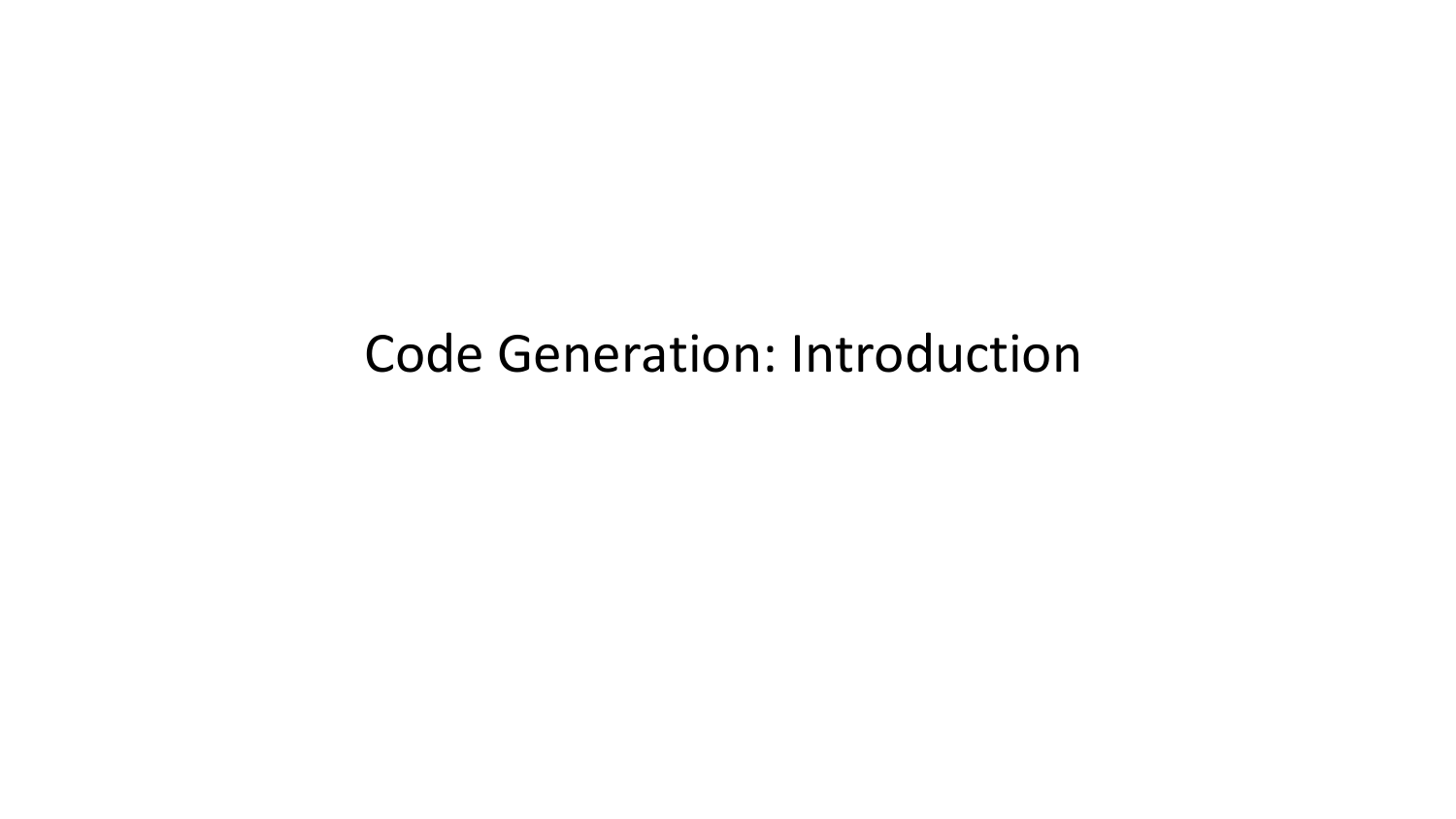machine code (e.g. x86, arm, JVM, WebAssembly) efficient to execute

mov R1,#0 mov R2,#40 mov R3,#3 jmp +12 mov (a+R1),R3 add R1, R1, #4 add R3, R3, #7 cmp R1, R2 blt -16

## data-flow graphs



## characters words trees

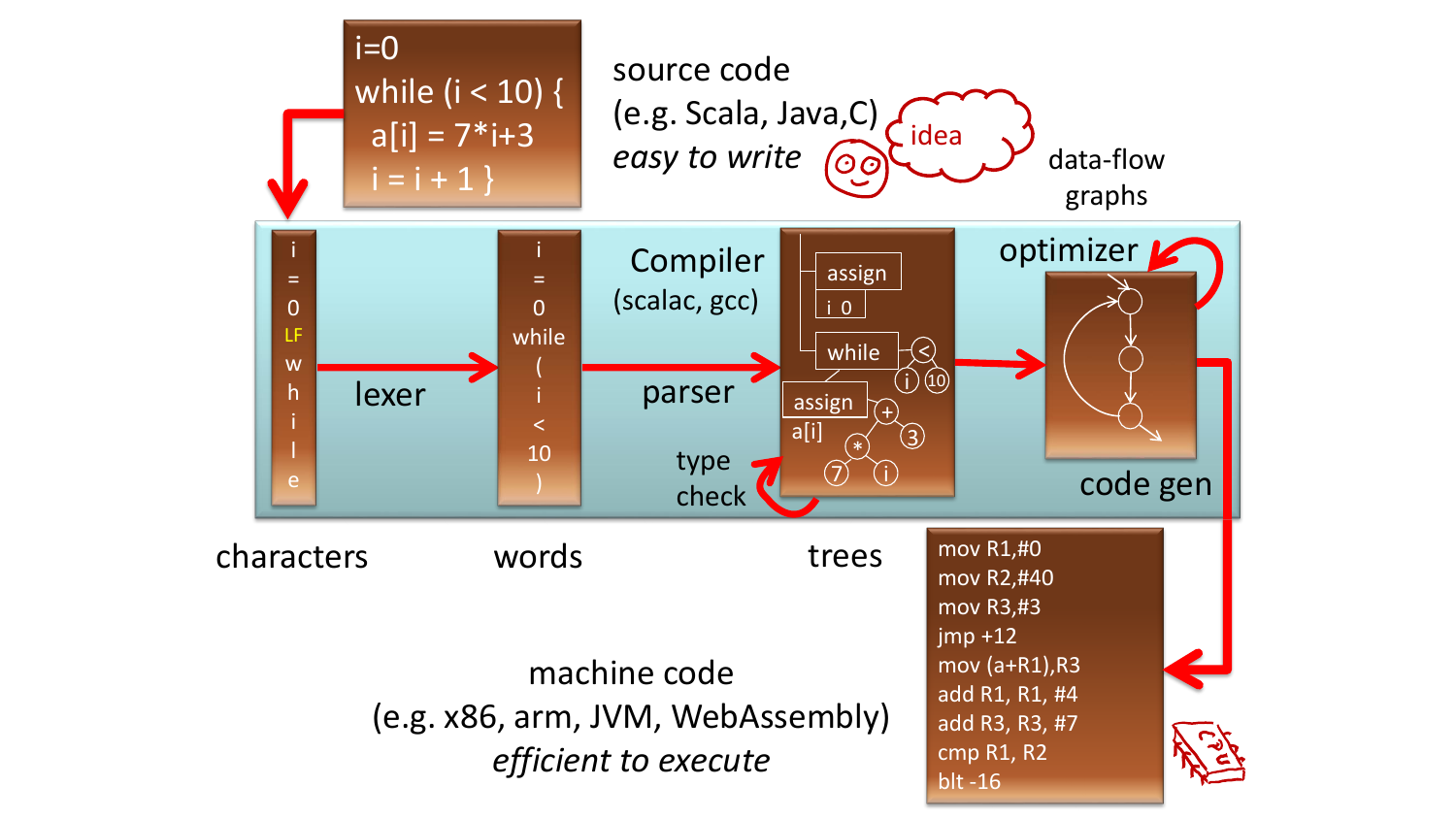jmp .L2 .L3: movl-8(%ebp), %eax movl %eax, 4(%esp) movl \$.LC0, (%esp) call printf addl \$1, -12(%ebp) movl 12(%ebp), %eax addl %eax, %eax addl -8(%ebp), %eax addl \$1, %eax movl %eax,  $-8$ (%ebp) cmpl \$9, -12(%ebp)

#include <stdio.h> int main() { int i = 0; int j = 0;  $|$ while  $|i < 10$ i = i + 1;  $j = j + 2* i + 1;$ } }



What did (i<10) compile to?

.L2:

jle .L3

test.c

## test.s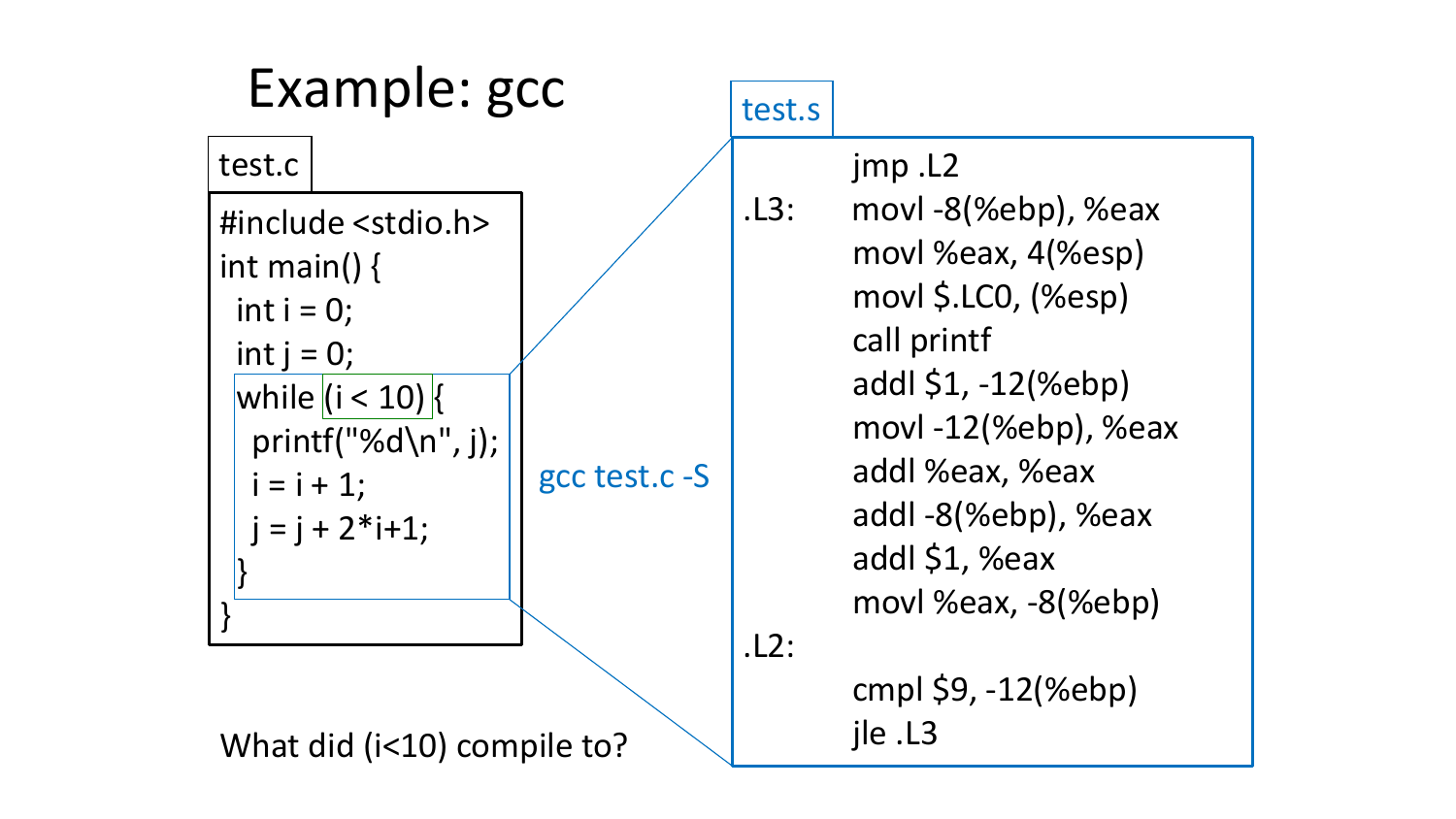## javac example

i = i + 1; }



4: iload\_1 5: bipush 10 7: if\_icmpge 32 10: getstatic #2; //System.out 13: iload\_2 14: invokevirtual #3; //println 17: iload\_1 18: iconst\_1 19: iadd 20: istore\_1 21: iload\_2 22: iconst\_2 23: iload\_1 24: imul 25: iadd 26: iconst\_1 27: iadd 28: istore\_2 29: goto 4 32: return

Guess what each JVM instruction for the highlighted expression does.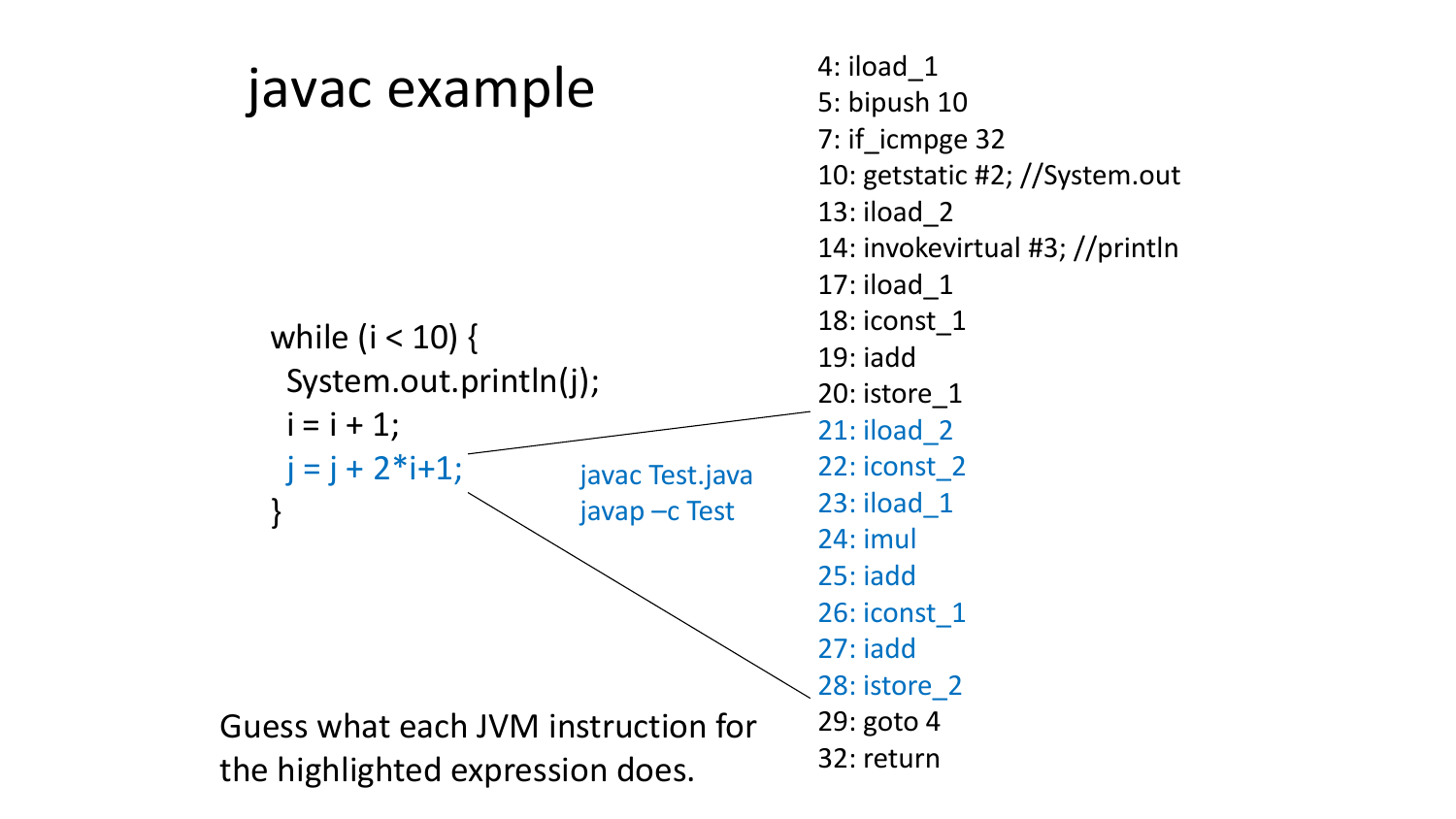# Java Virtual Machine

## Use:  $java - g *.java$  to compile javap - c - l ClassName to explore

## https://docs.oracle.com/javase/specs/jvms/se8/ html/jvms-2.html#jvms-2.11

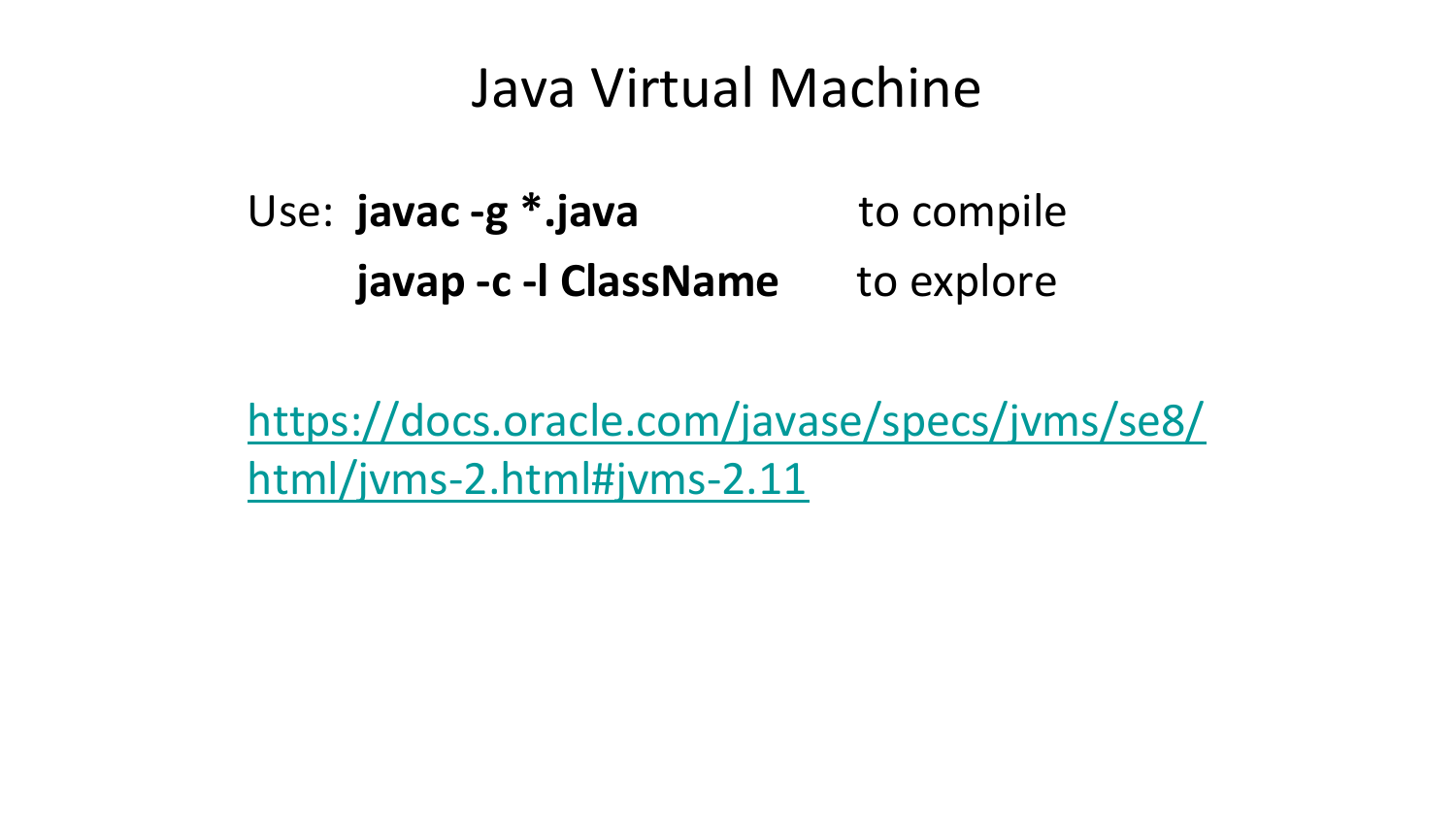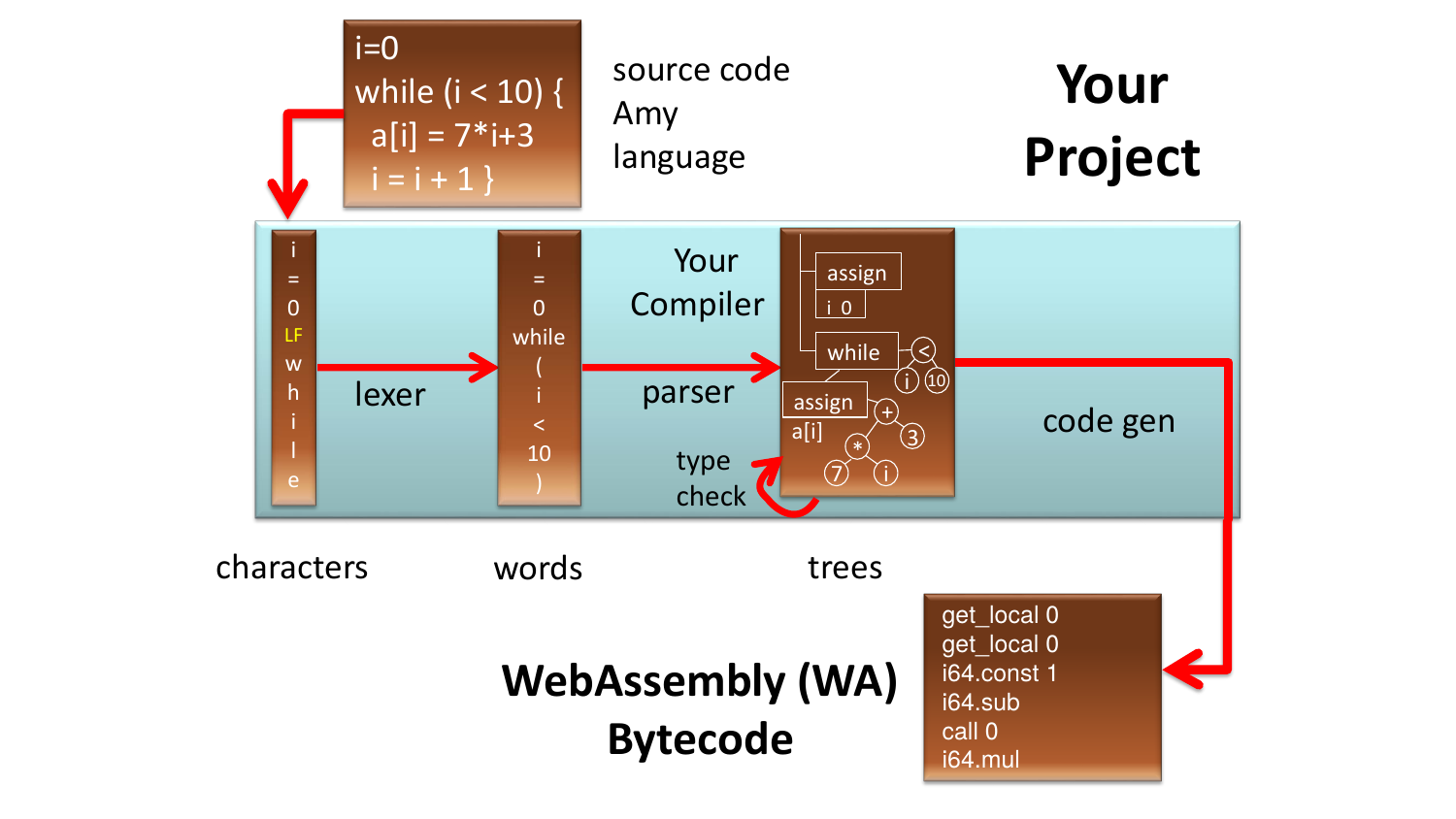webassembly-explorer/

# WebAssembly

## • Compiling from C: http://webassembly.org/getting-started/developers-guide/

https://hacks.mozilla.org/2017/03/previewing-the-

## • Overview of bytecodes: http://webassembly.org/docs/semantics/

## • Research paper and the talk: Bringing the Web up to Speed with WebAssembly

by Andreas Haas, Andreas Rossberg, Derek Schuff, Ben L. Titzer, Dan Gohman, Luke Wagner, Alon Zakai, JF Bastien, Michael Holman. ACM SIGPLAN Conf. Programming Language Design and Implementation

(PLDI), 2017.

![](_page_6_Picture_14.jpeg)

![](_page_6_Picture_15.jpeg)

![](_page_6_Picture_16.jpeg)

![](_page_6_Picture_17.jpeg)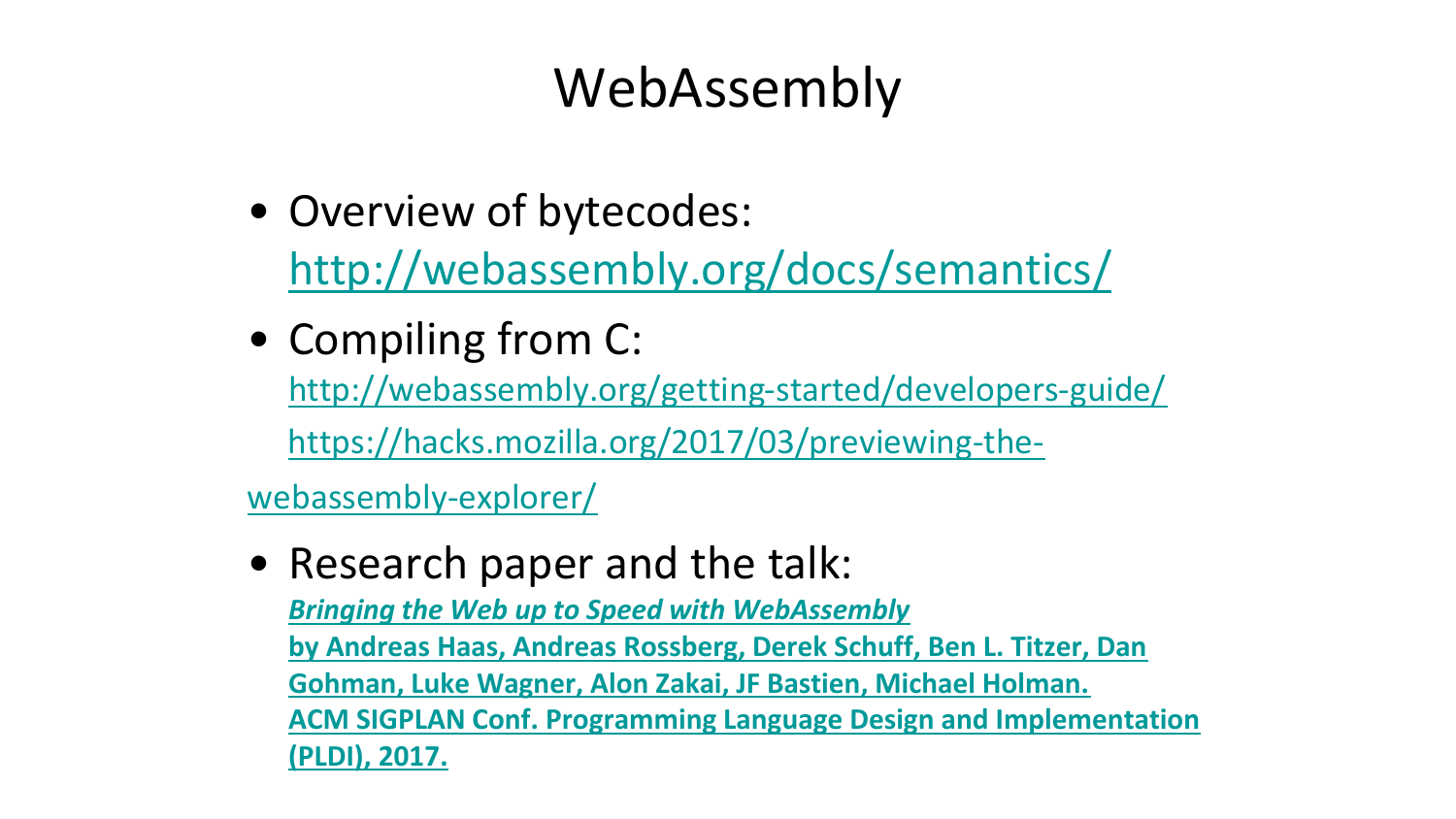- int factorial(int n) {
	- return  $n *$  factorial(n-1);

# WebAssembly example

 $if(n == 0)$ return 1; else }

![](_page_7_Picture_3.jpeg)

| 11n              |
|------------------|
| 110              |
| $1/n = 0$ ?      |
|                  |
| 164.const 1 // 1 |
|                  |
| get local 0 // n |
| aet local 0 // n |
| $\frac{1}{1}$    |
| $1/n-1$          |
| $//f(n-1)$       |
| $1/n * f(n-1)$   |
|                  |
|                  |

## C++ WebAssembly

## More at: https://mbebenita.github.io/WasmExplorer/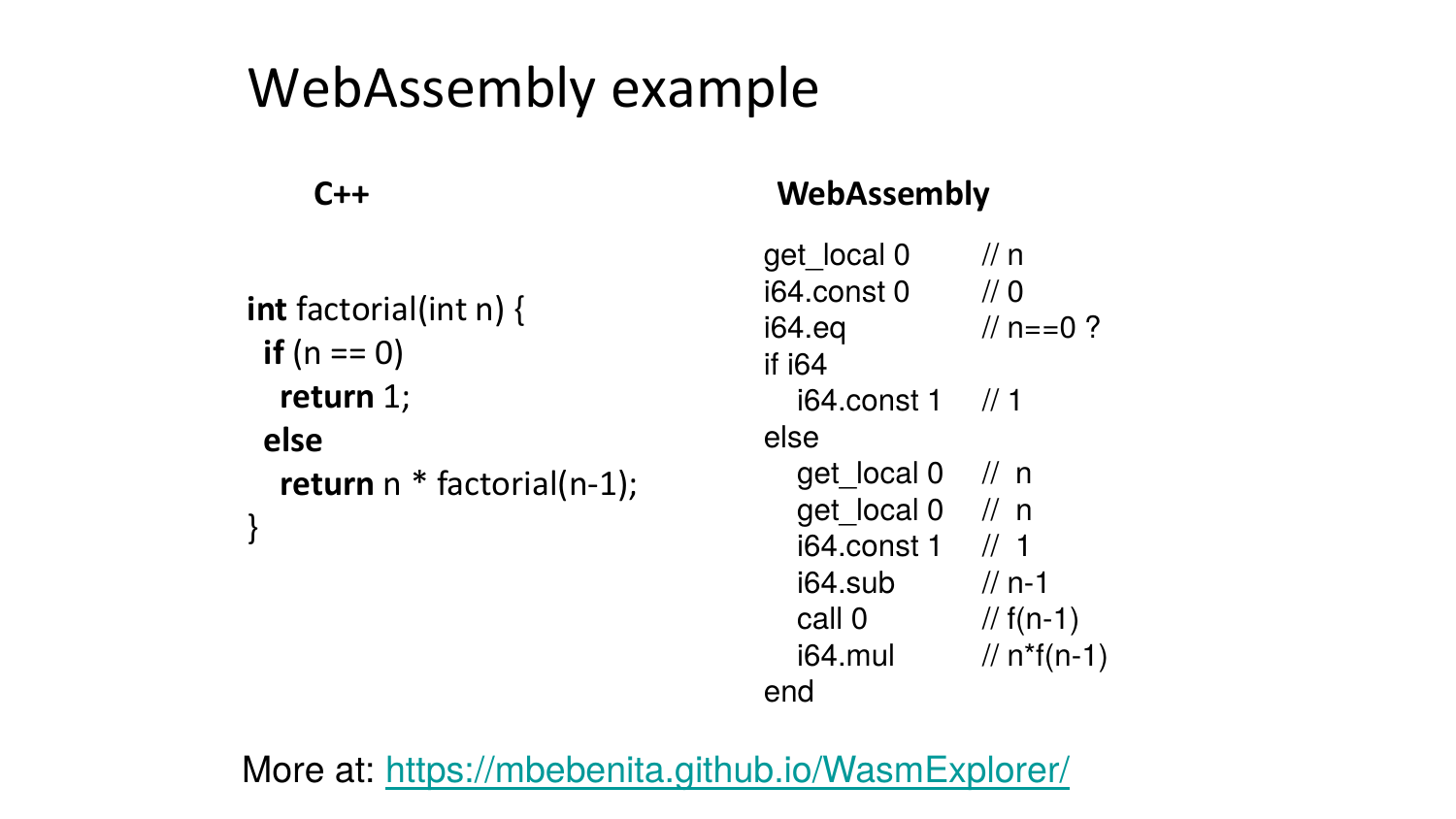get\_local 2 i64.const 2 get\_local 1 i64.mul i64.add i64.const 1 i64.add set\_local 2

instruction sequence:

![](_page_8_Picture_3.jpeg)

# Stack Machine: High-Level Machine Code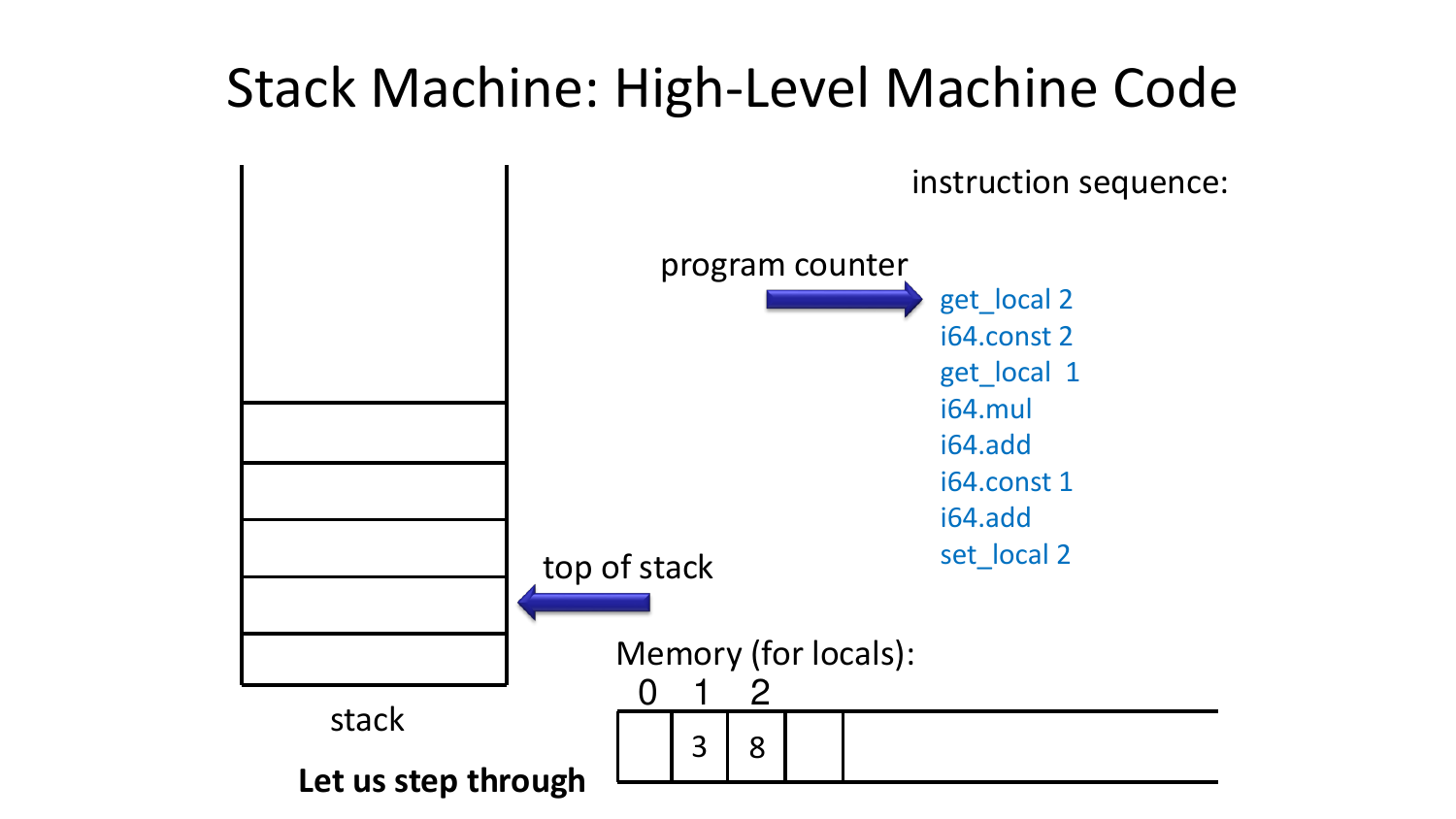# instruction sequence:

![](_page_9_Picture_5.jpeg)

![](_page_9_Figure_3.jpeg)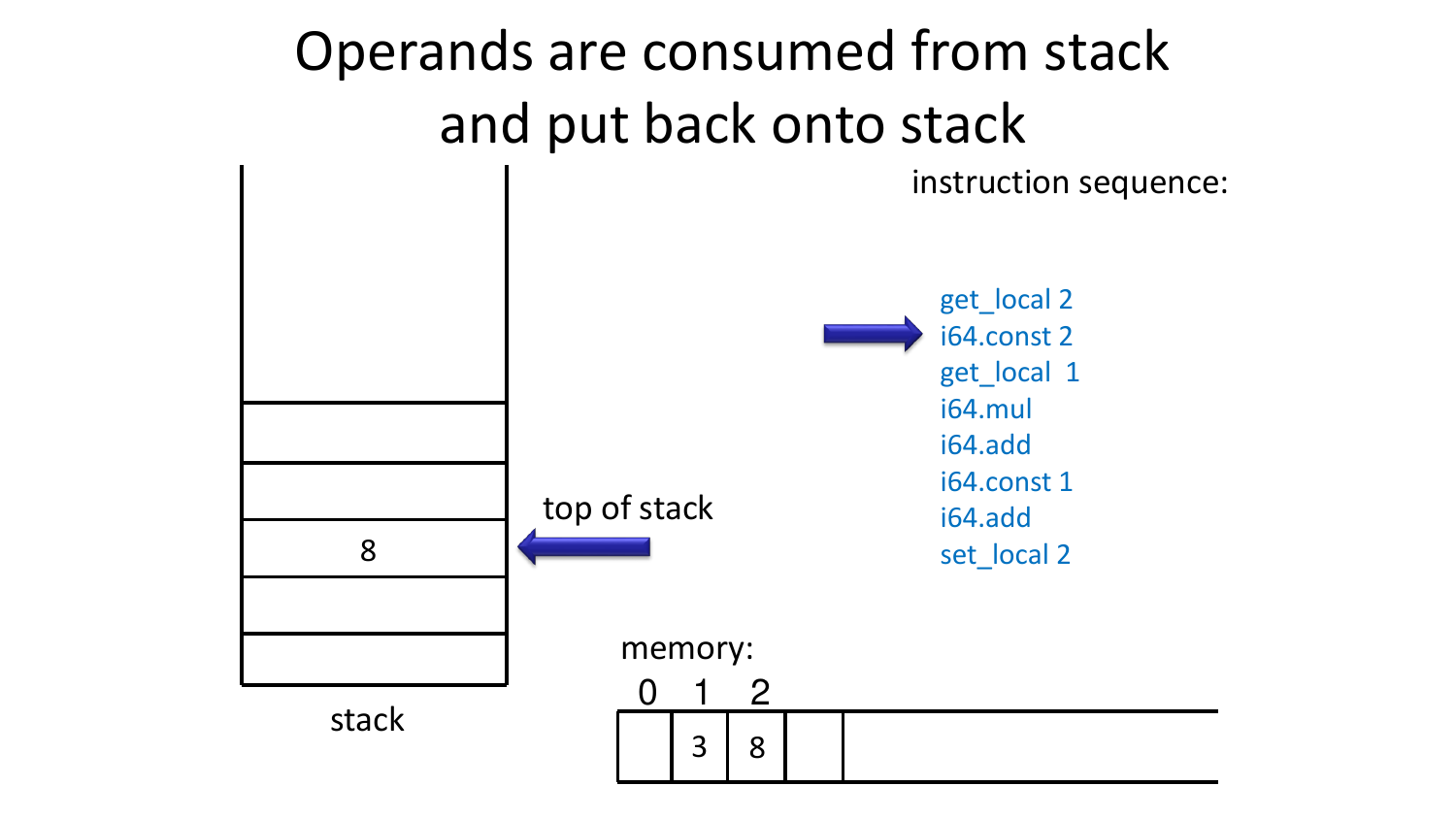3 8

| $\overline{1}$<br>$\overline{\phantom{a}}$<br>ſ |  |
|-------------------------------------------------|--|
|                                                 |  |
|                                                 |  |
|                                                 |  |

## Operands are consumed from stack and put back onto stack instruction sequence: memory: 1 20 top of stack 8 2 get\_local 2 i64.const 2 get\_local 1 i64.mul i64.add i64.const 1 i64.add set\_local 2

stack

![](_page_10_Picture_3.jpeg)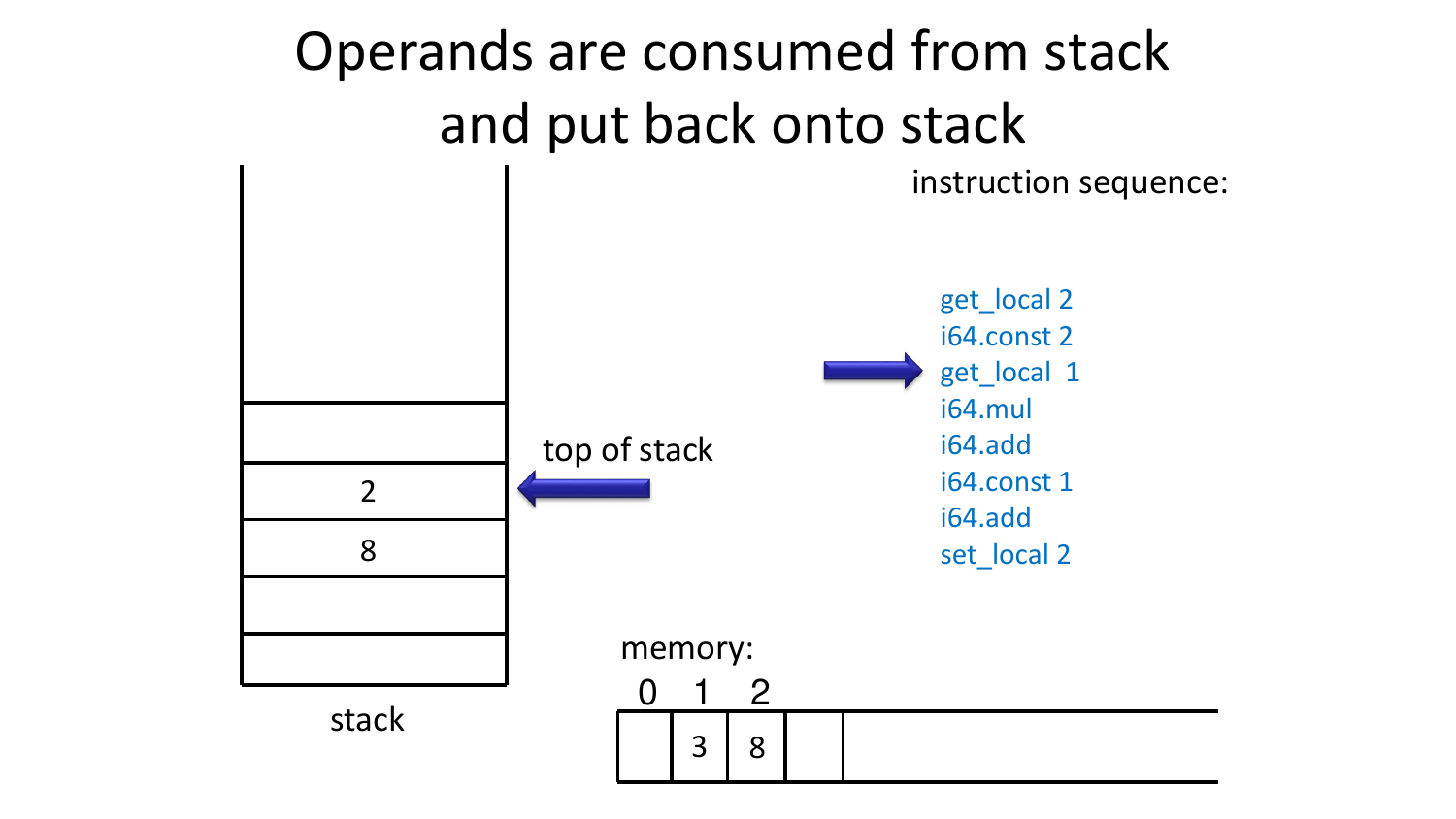## Operands are consumed from stack and put back onto stack instruction sequence: memory: 1 20 3 8 top of stack stack 8 2 3 get\_local 2 i64.const 2 get\_local 1 i64.mul i64.add i64.const 1 i64.add set\_local 2

![](_page_11_Picture_3.jpeg)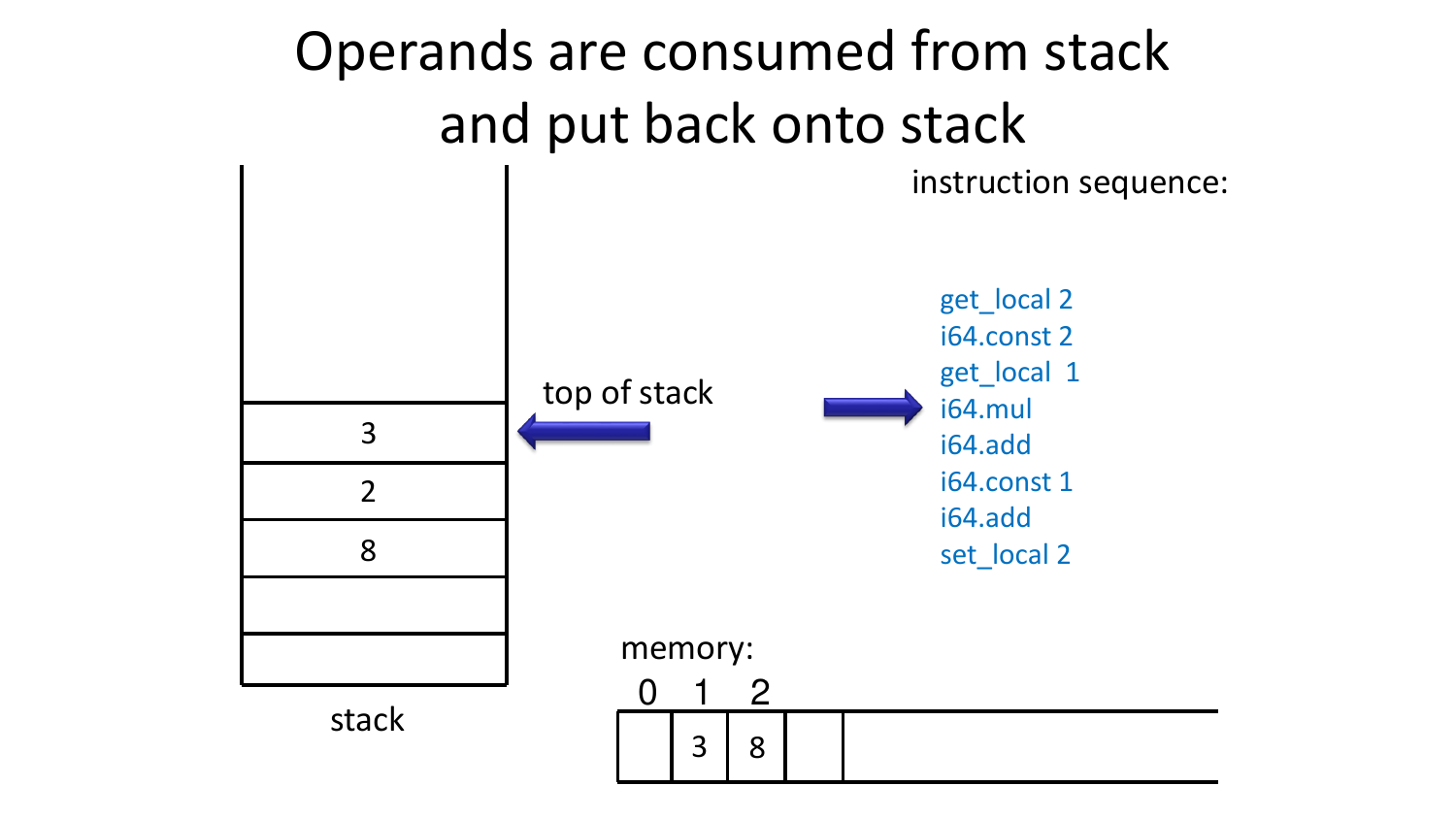3 8

![](_page_12_Picture_5.jpeg)

![](_page_12_Picture_6.jpeg)

## Operands are consumed from stack and put back onto stack instruction sequence: memory: 1 20 top of stack 8 **h** get\_local 2 i64.const 2 get\_local 1 i64.mul i64.add i64.const 1 i64.add set\_local 2

| $\overline{L}$ |  |
|----------------|--|
| ſ              |  |
| ſ<br>Ì         |  |
|                |  |
|                |  |

stack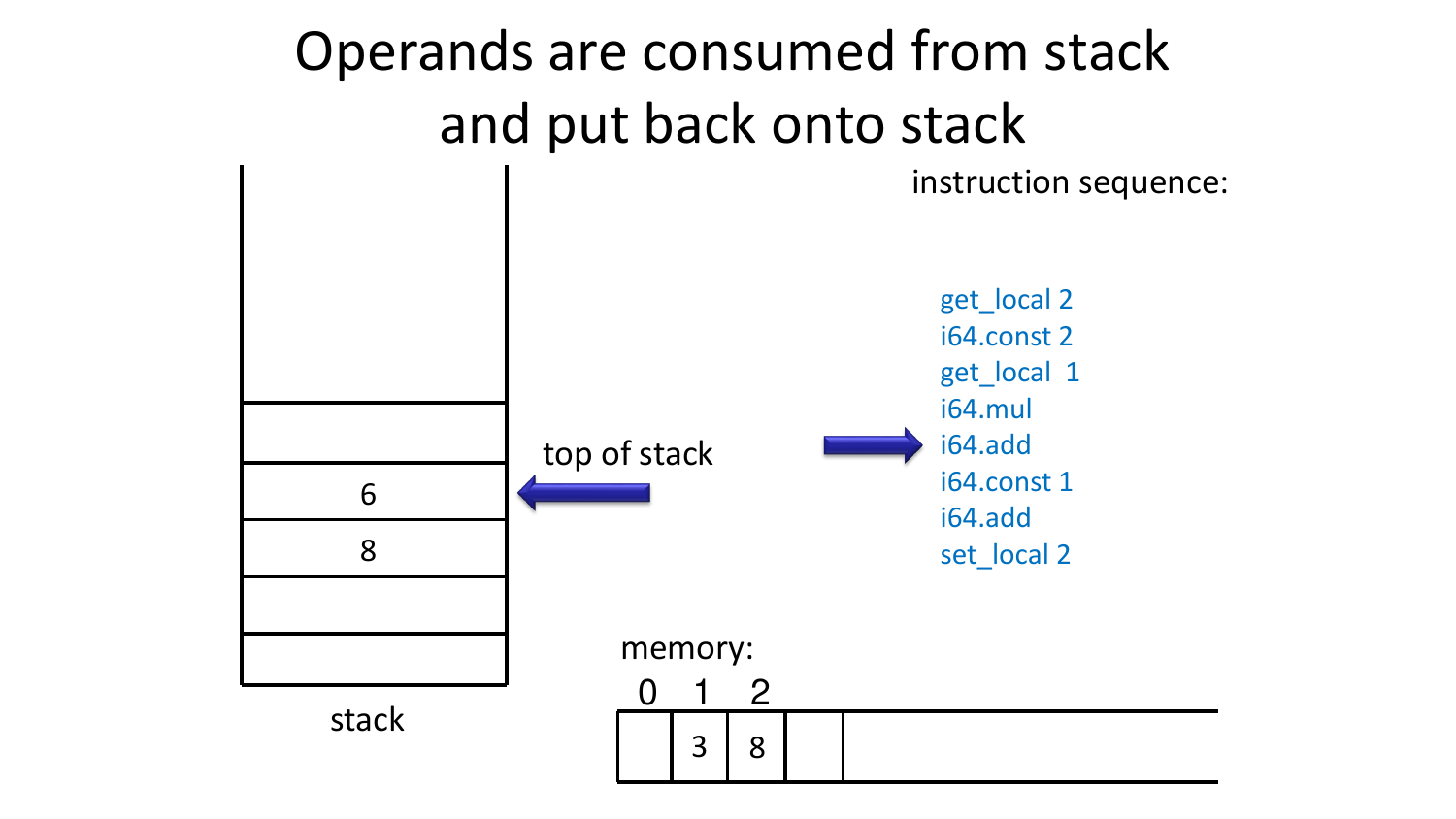# and put back onto stack instruction sequence:

![](_page_13_Figure_1.jpeg)

get\_local 2 i64.const 2 get\_local 1 i64.mul i64.add i64.const 1 i64.add set\_local 2

![](_page_13_Picture_5.jpeg)

![](_page_13_Figure_6.jpeg)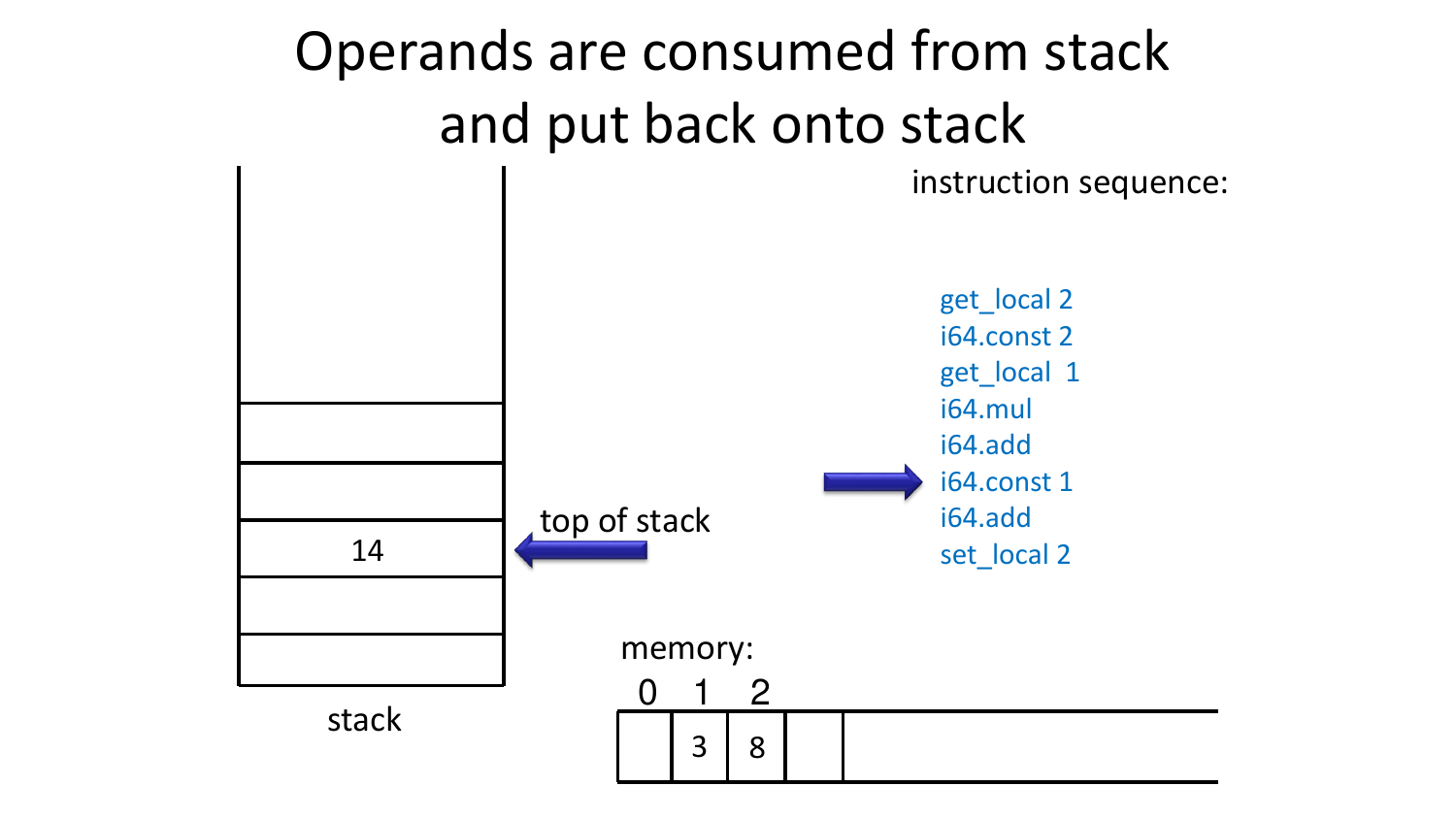# and put back onto stack instruction sequence:

![](_page_14_Figure_1.jpeg)

get\_local 2 i64.const 2 get\_local 1 i64.mul i64.add i64.const 1 i64.add set\_local 2

![](_page_14_Picture_5.jpeg)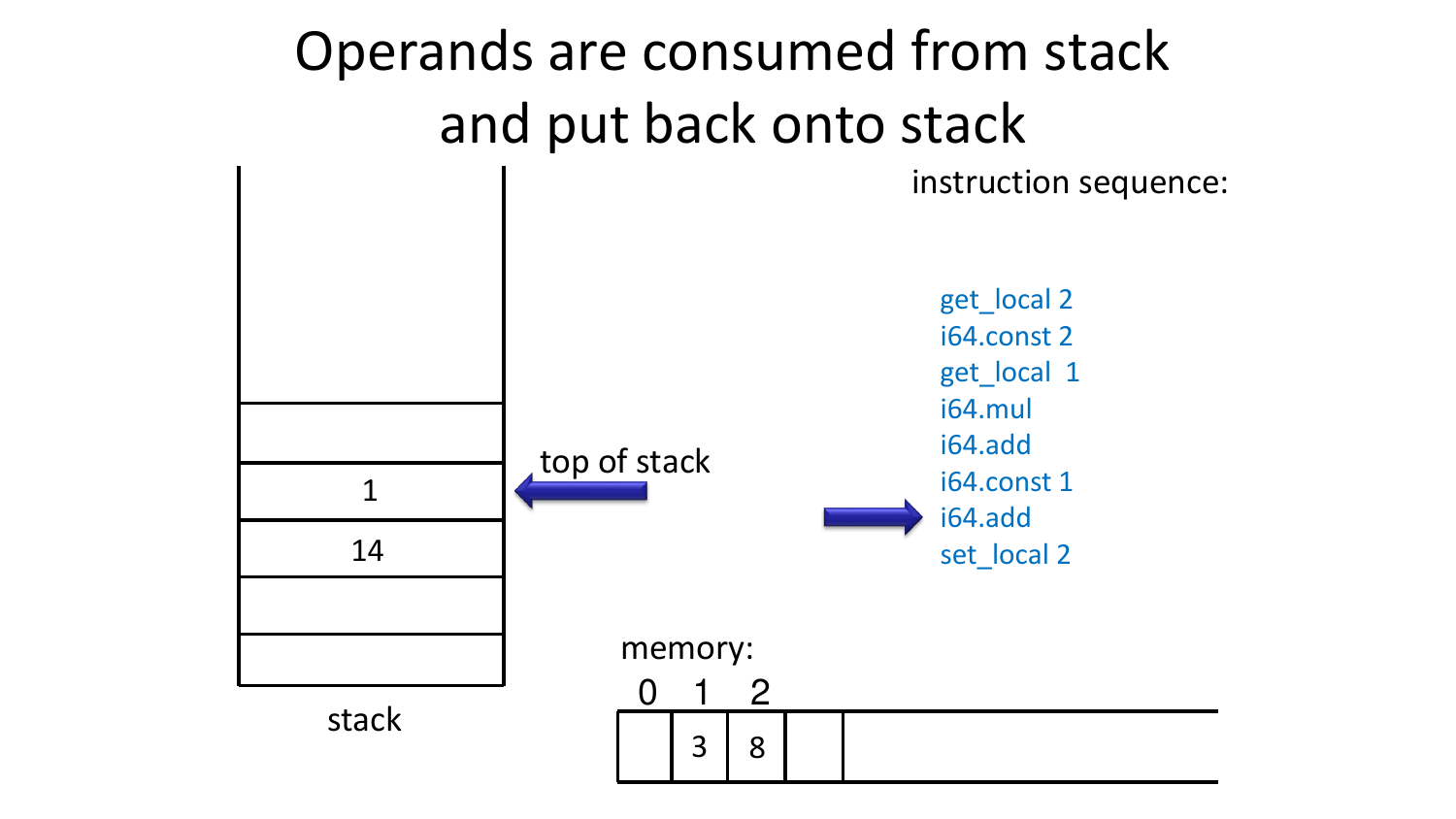# instruction sequence:

![](_page_15_Figure_1.jpeg)

i64.const 2 get\_local 1 i64.const 1 set\_local 2

![](_page_15_Picture_5.jpeg)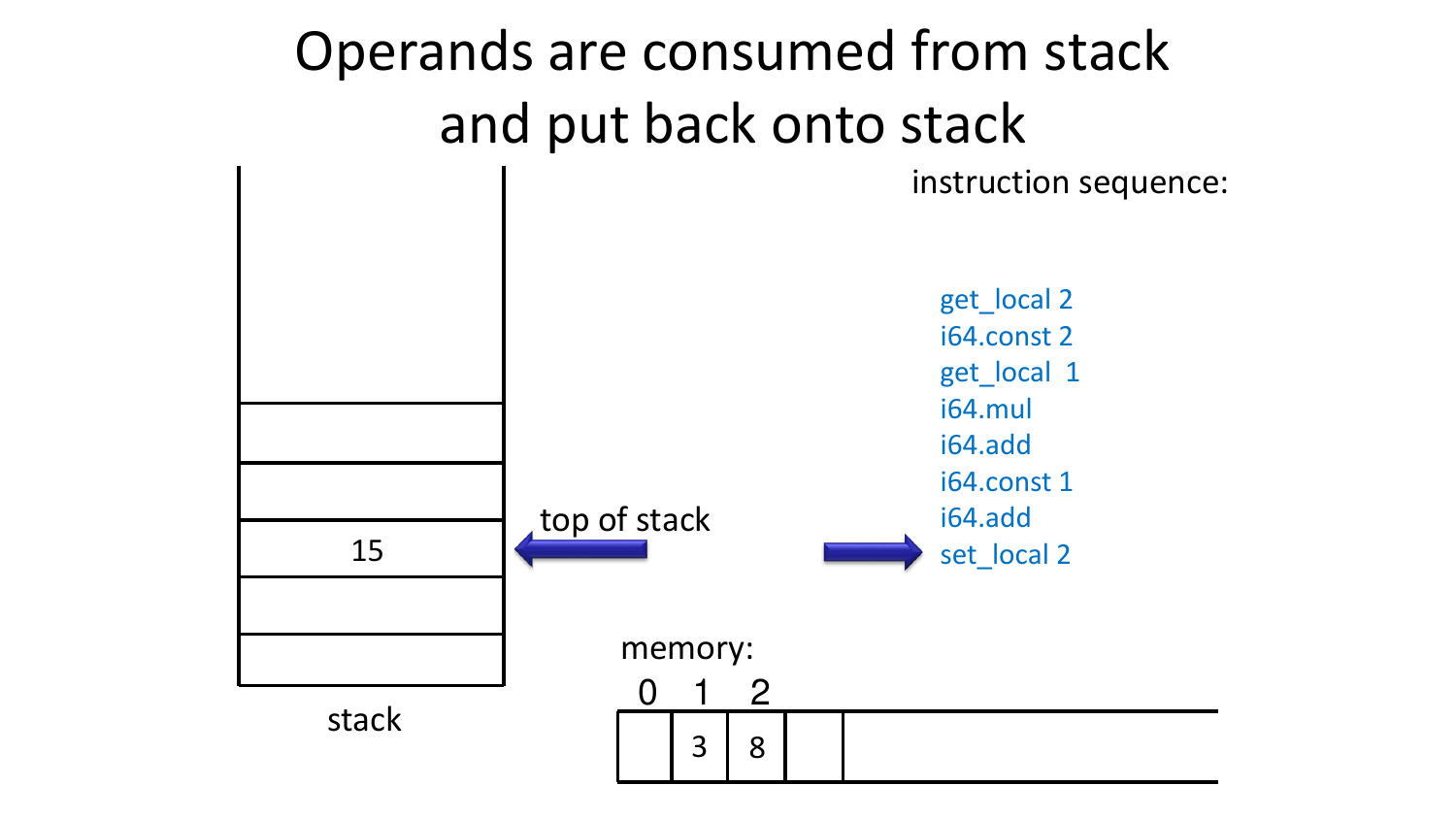## Operands are consumed from stack and put back onto stack instruction sequence:

![](_page_16_Figure_3.jpeg)

get\_local 2 i64.const 2 get\_local 1 i64.mul i64.add i64.const 1 i64.add set\_local 2

![](_page_16_Picture_6.jpeg)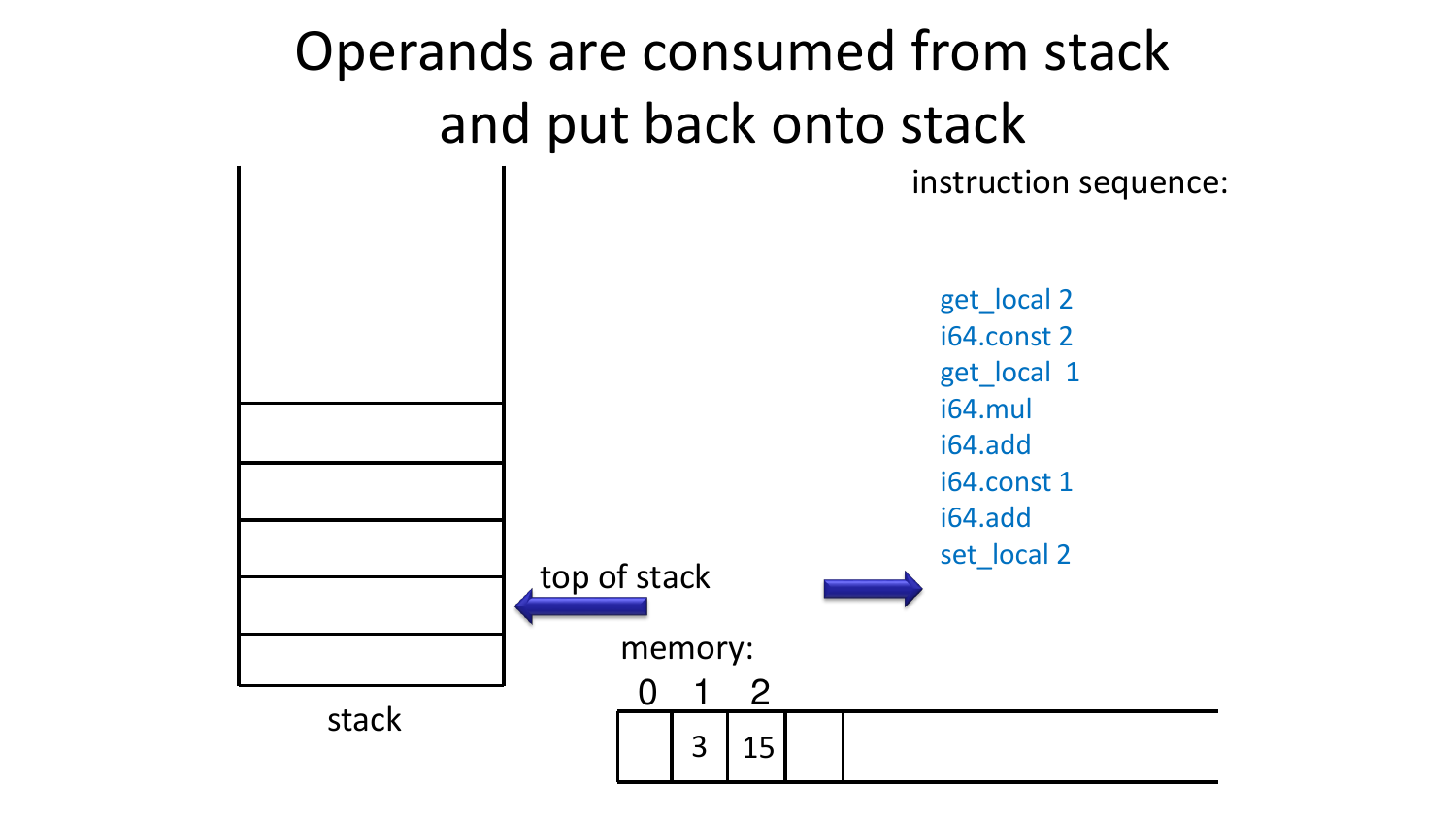- var code : Array[Instruction] var pc : Int // program counter var local : Array[Int] // for local variables var operand : Array[Int] // operand stack var top : Int
- while (true) step
- def step =  $code(pc)$  match {
	- case Iadd() =>
	- operand(top  $-1$ ) = operand(top  $-1$ ) + operand(top)
	-
	- $top = top 1$  // two consumed, one produced case Imul() =>
	- operand(top  $-1$ ) = operand(top  $-1$ ) \* operand(top)
	- $top = top 1$  // two consumed, one produced

![](_page_17_Figure_10.jpeg)

## stack

| 6 |  |
|---|--|
| 8 |  |
|   |  |
|   |  |
|   |  |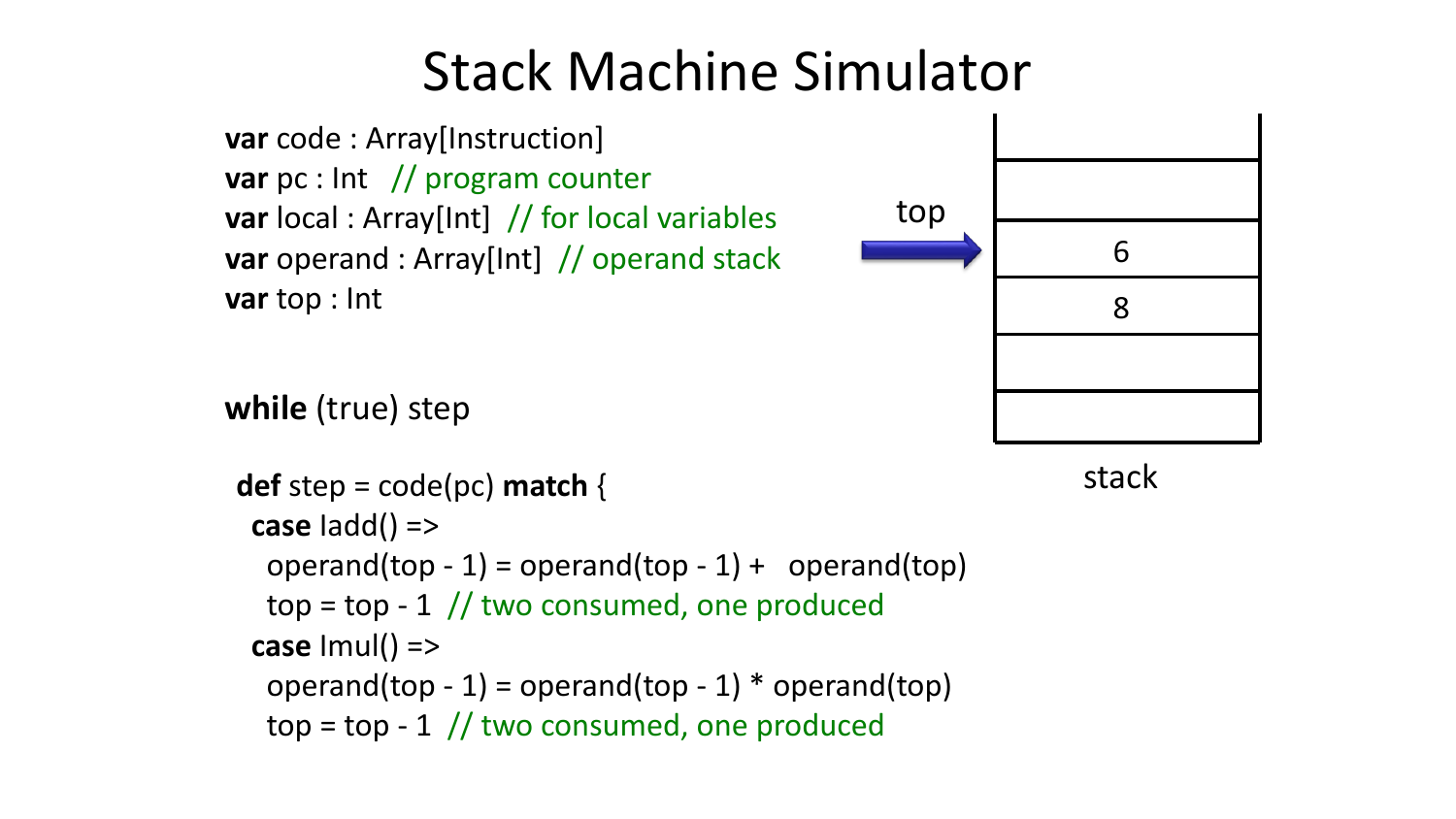# Stack Machine Simulator: Moving Data

case iconst(c) => operand(top + 1) = c // put given constant 'c' onto stack  $top = top + 1$ 

case Igetlocal(n) => operand(top + 1) =  $|ocal(n)|/f$  from memory onto stack  $top = top + 1$ case Isetlocal(n) =>  $local(n) = operand(top)$  // from stack into memory  $top = top - 1$  // consumed

- -
- 
- 
- 
- 
- 
- 
- 
- }
- 
- 
- 
- -

if (notJump(code(n)))  $pc = pc + 1$  // by default go to next instructions https://github.com/WebAssembly/spec/tree/master/interpreter WebAssembly reference interpreter in ocaml: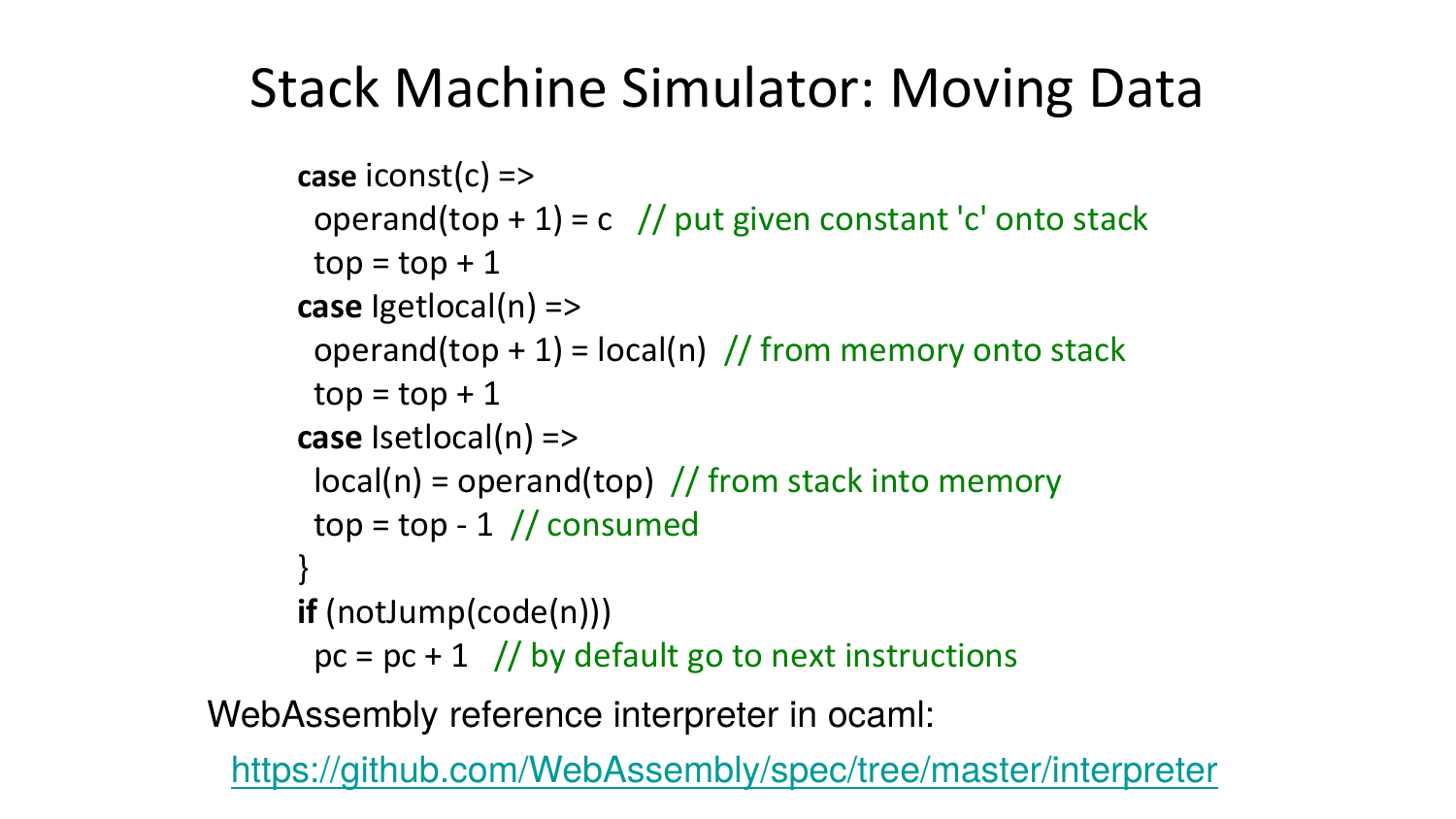# Selected Instructions

- Reading and writing locals (and parameters):
- get\_local: read the current value of a local variable
- set\_local: set the current value of a local variable
- tee\_local: like set local, but also returns the set value
- Arithmetic operations (take args from stack, put result on stack):
- i32.add: sign-agnostic addition
- i32.sub: sign-agnostic subtraction
- i32. mul: sign-agnostic multiplication (lower 32-bits)
- i32.div\_s: signed division (result is truncated toward zero)
- i32.rem\_s: signed remainder (result has the sign of the dividend x in x%y)
- i32.and: sign-agnostic bitwise and
- i32.or: sign-agnostic bitwise inclusive or
- i32.xor: sign-agnostic bitwise exclusive or
- 
- 

![](_page_19_Picture_17.jpeg)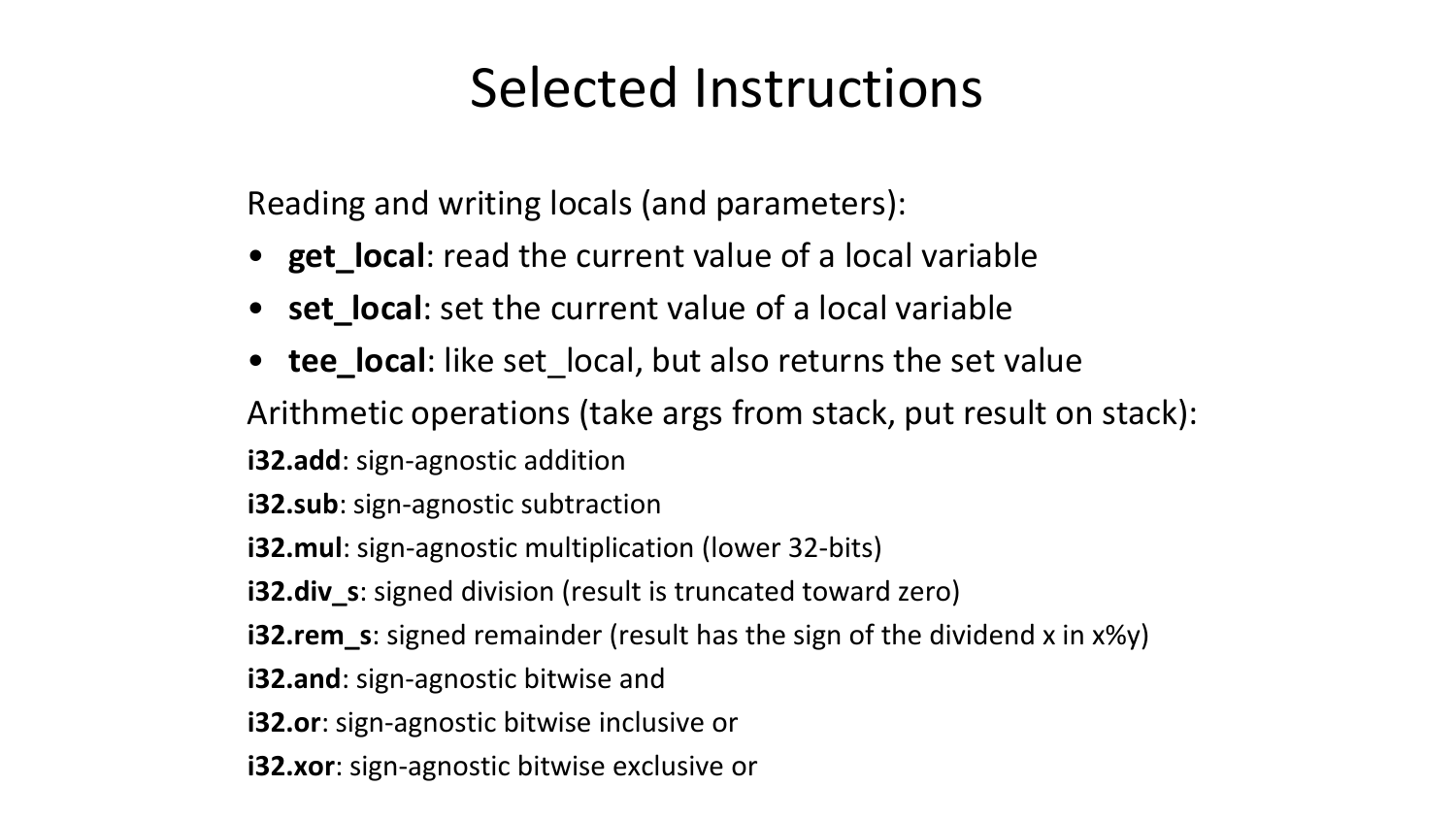# Comparisons, stack, memory

- i32.eq: sign-agnostic compare equal
- i32.ne: sign-agnostic compare unequal
- i32.lt\_s: signed less than
- i32.le s: signed less than or equal
- i32.gt\_s: signed greater than
- i32.ge\_s: signed greater than or equal
- i32.eqz: compare equal to zero (return 1 if operand is zero, 0 otherwise)
- There are also: 64 bit integer operations i64. and floating point f32. , f64.
- drop: drop top of the stack
- i32.const C: put a given constant C on the stack
- Access to memory (given as one big array):
- i32.load: get memory index from stack, load 4 bytes (little endian), put on stack
- i32.store: get memory address and value, store value in memory as 4 bytes
- Can also load/store small numbers by reading/writing fewer bytes, see
- http://webassembly.org/docs/semantics/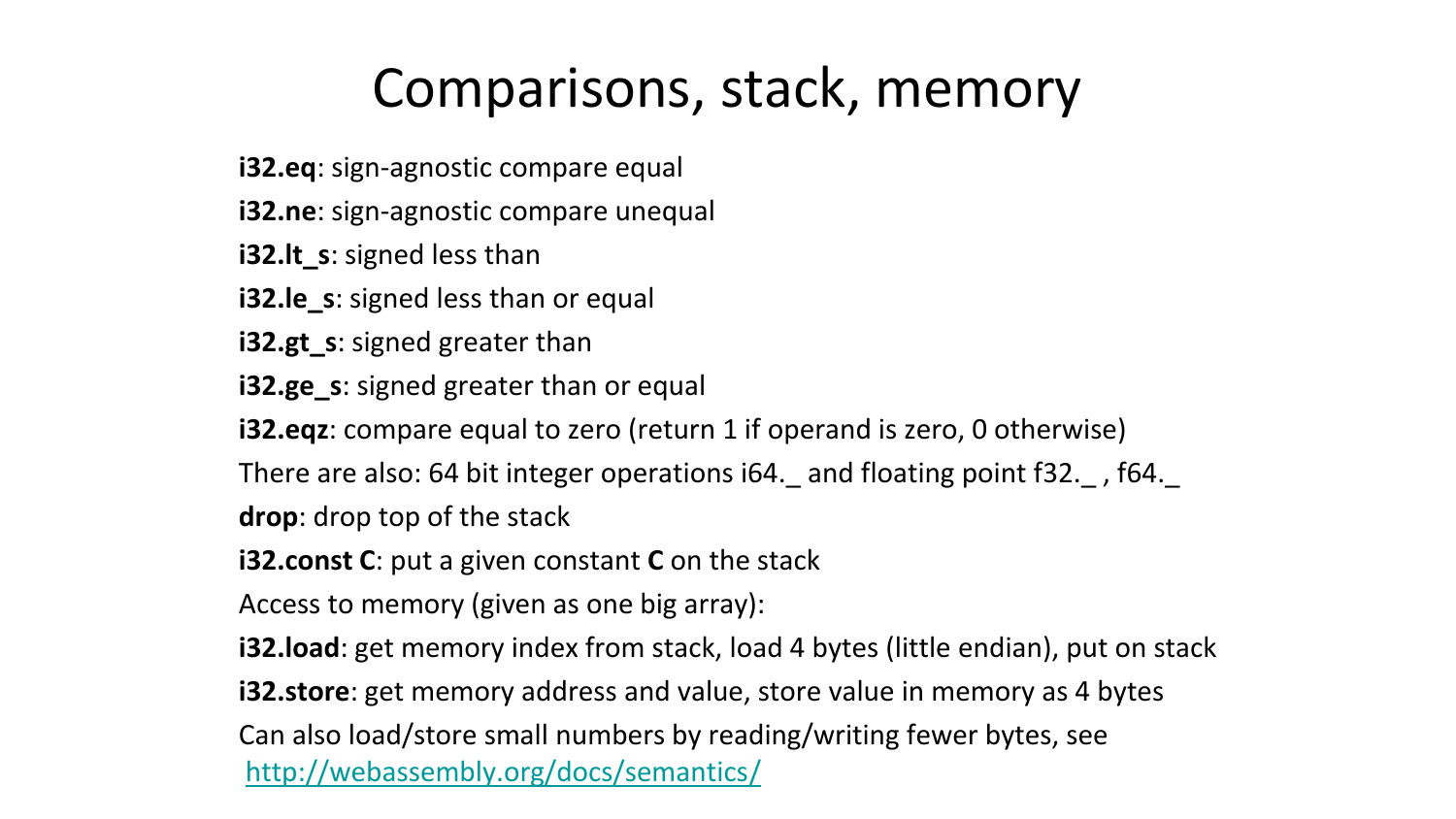# Example: Area int fact(int  $a$ , int  $b$ , int  $c$ ) { return  $((c+a)*b+c*a)*2;$ }

```
(module (type $type0 (func (param i32 i32 i32)
                            (result i32)))
 (table 0 anyfunc)  (memory 1)  
 (export "memory" memory)
 (export "fact" $func0)  
(func $func0 (param $var0 i32)
             (param $var1 i32)
             (param $var2 i32)     (result i32)    
get_local $var2
get_local $var0
i32.add
get_local $var1
i32.mul
get_local $var2
get_local $var0
i32.mul
i32.add
i32.const 1
i32.shl // shift left, i.e.  *2
```
))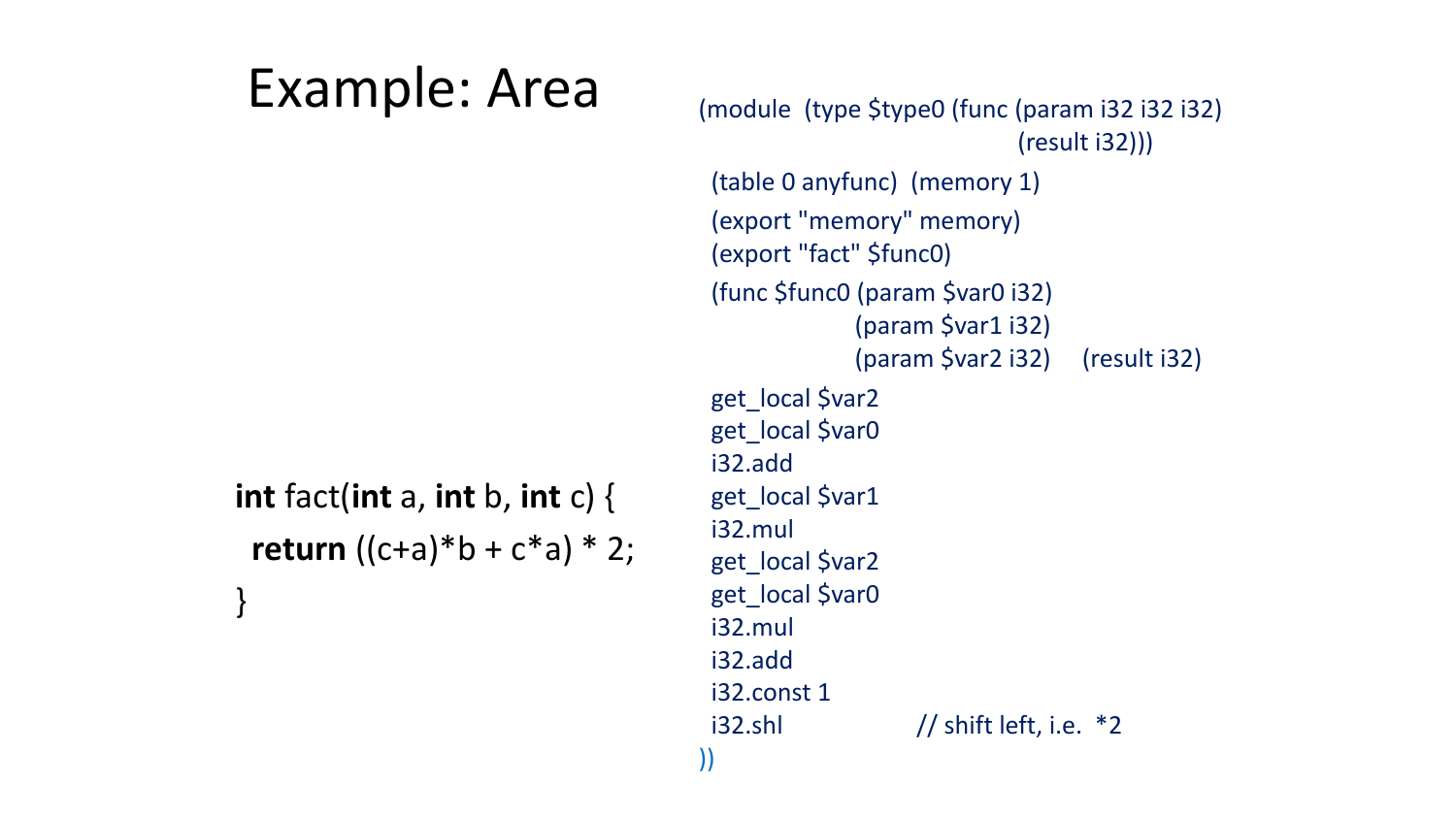Towards Compiling Expressions: Prefix, Infix, and Postfix Notation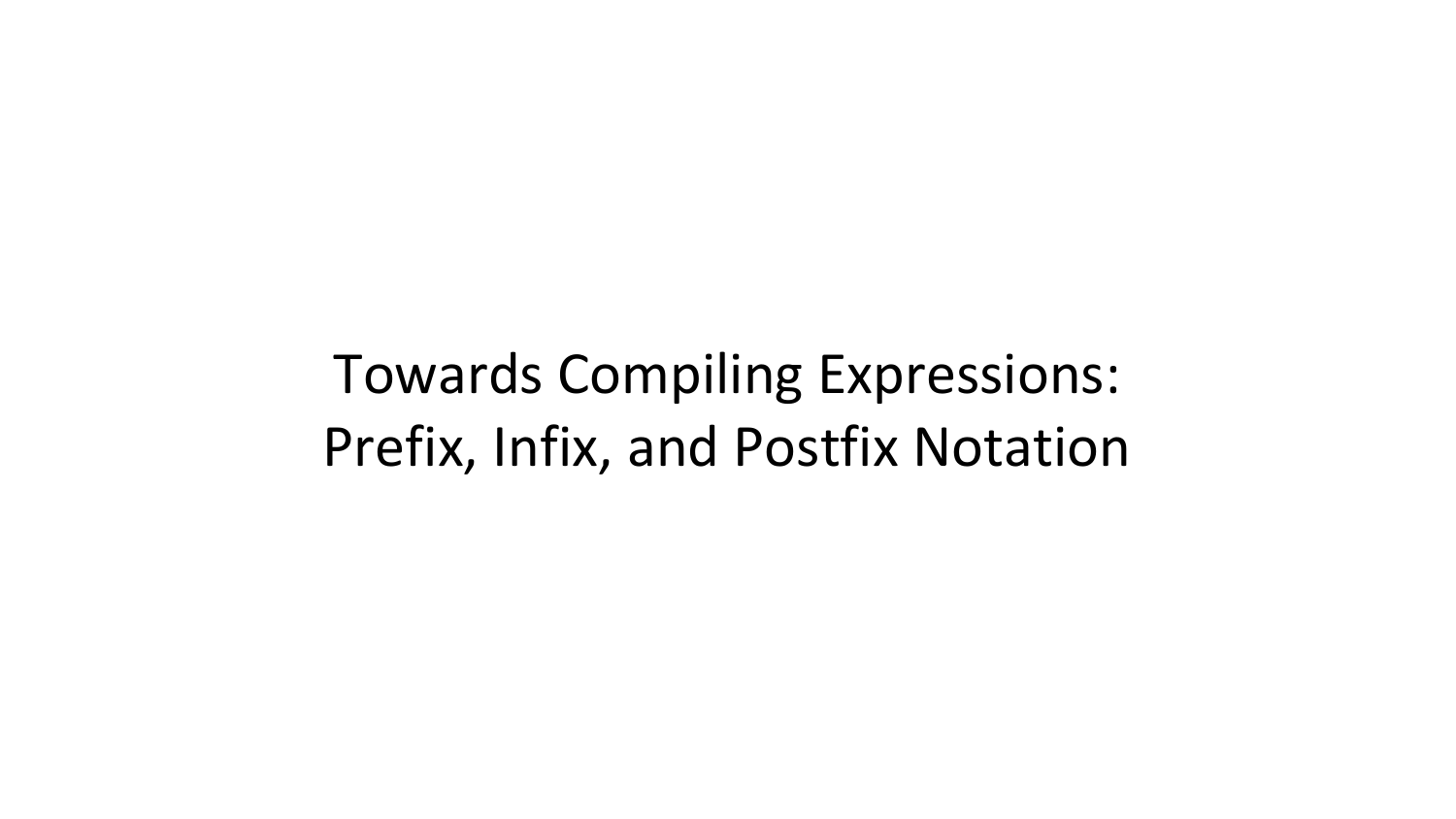# Overview of Prefix, Infix, Postfix

- -
	-
	-

![](_page_23_Picture_14.jpeg)

- Let f be a binary operation,  $e_1 e_2$  two expressions We can denote application  $f(e_1,e_2)$  as follows
	- in prefix notation f e<sub>1</sub> e<sub>2</sub>
	- $-$  in infix notation e<sub>1</sub> f e<sub>2</sub>
	- in postfix notation  $e_1 e_2 f$
- Suppose that each operator (like  $f$ ) has a known
	- number of arguments. For nested expressions
	- infix requires parentheses in general
	- prefix and postfix do not require any parantheses!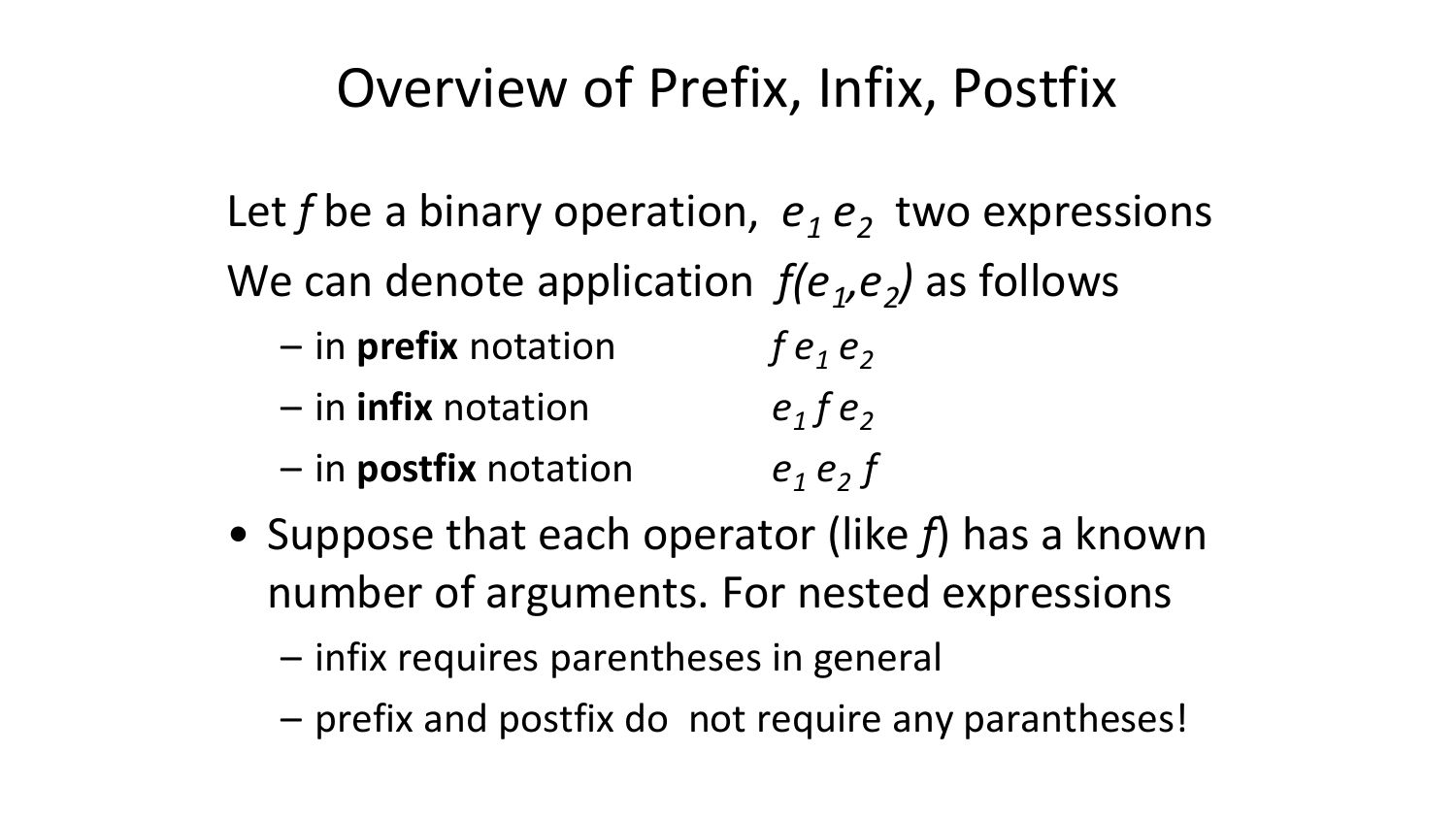- 
- 
- 
- 
- 
- 
- 
- 

# Expressions in Different Notation

For infix, assume \* binds stronger than + There is no need for priorities or parens in the other notations

Infix is the only problematic notation and leads to ambiguity Why is it used in math? Amgiuity reminds us of algebraic laws:  $x + y$  looks same from left and from right (commutative)  $x + y + z$  parse trees mathematically equivalent (associative)

- 
- 

- 
- 
- 
- 
- 

![](_page_24_Figure_11.jpeg)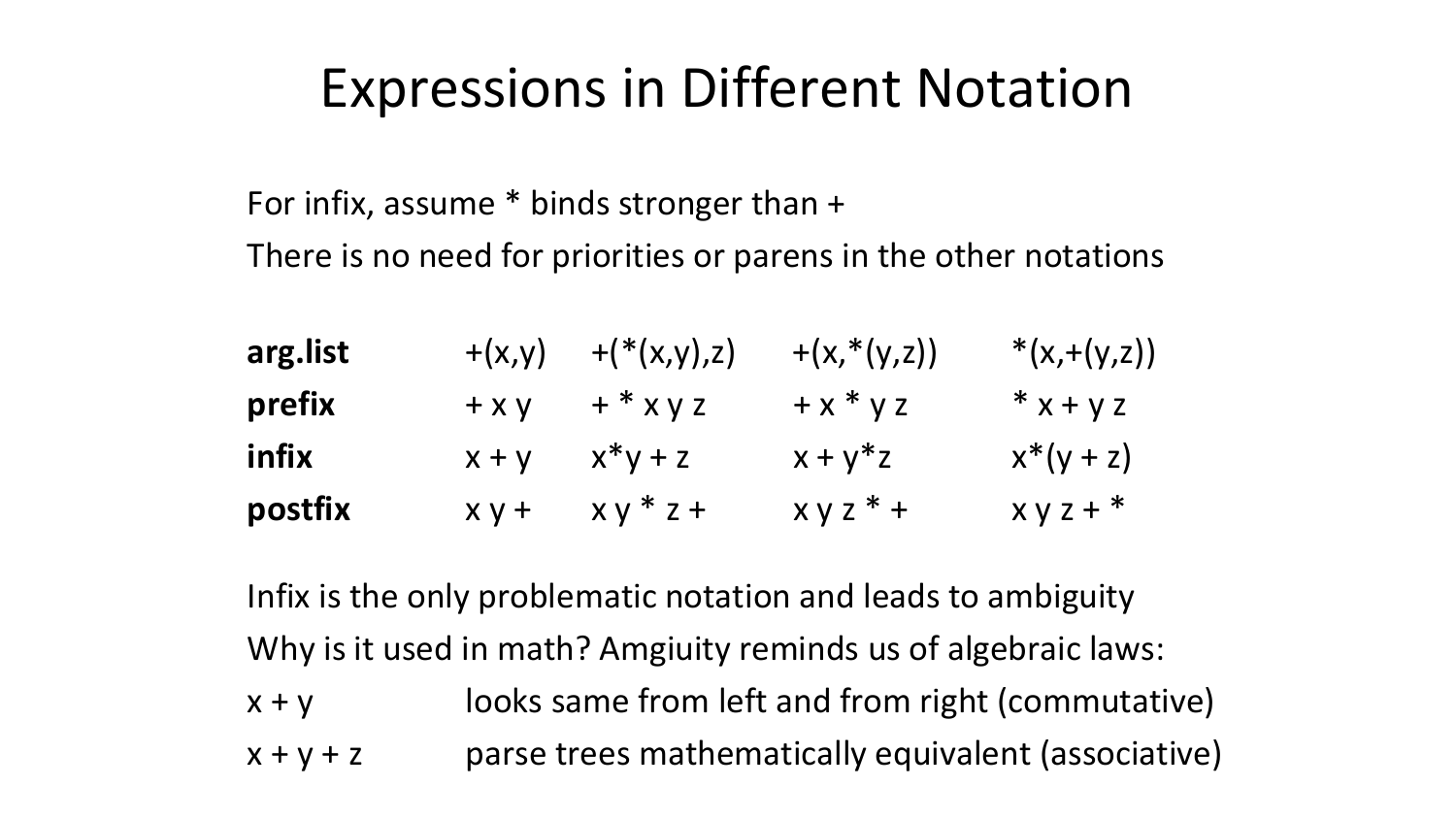Convert into Prefix and Postfix

prefix postfix draw the trees: Terminology: prefix = Polish notation

- What if we have only unary operations?
- we have binary operations?
- Is the sequence of characters in postfix opposite to one in prefix if
- (attributed to Jan Lukasiewicz from Poland) postfix = Reverse Polish notation (RPN)
- 
- 
- 
- infix  $(( x + y) + z) + u$   $x + (y + (z + u))$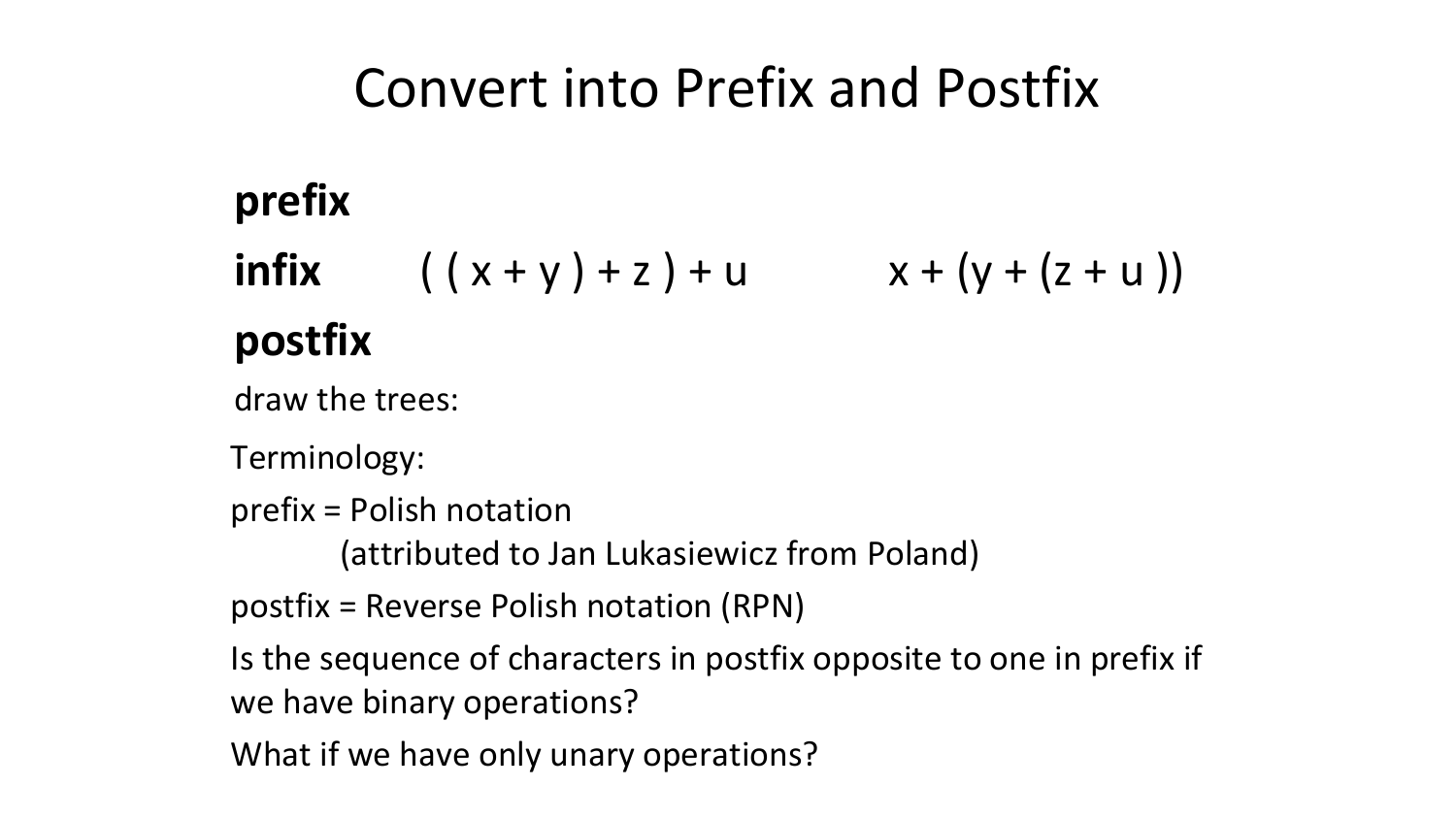## Compare Notation and Trees

![](_page_26_Figure_2.jpeg)

![](_page_26_Figure_4.jpeg)

## draw ASTs for each expression How would you pretty print AST into a given form?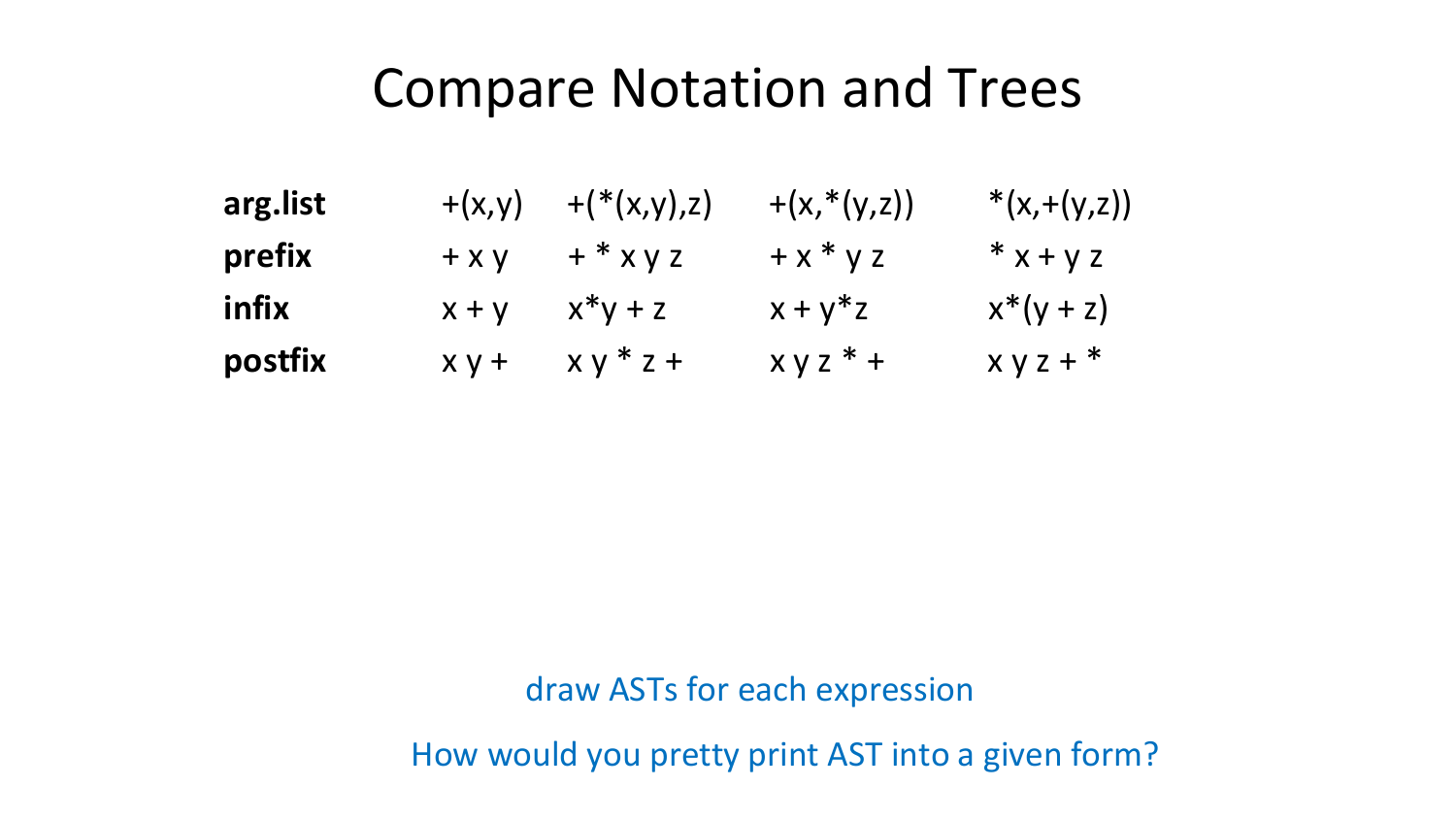# Simple Expressions and Tokens

- 
- 

- sealed abstract class Expr
- 
- case class Var(varID: String) extends Expr case class Plus(lhs: Expr, rhs: Expr) extends Expr
- case class Times(lhs: Expr, rhs: Expr) extends Expr
- sealed abstract class Token
- case class ID(str : String) extends Token
- case class Add extends Token
- case class Mul extends Token
- case class O extends Token // (
- case class C extends Token // )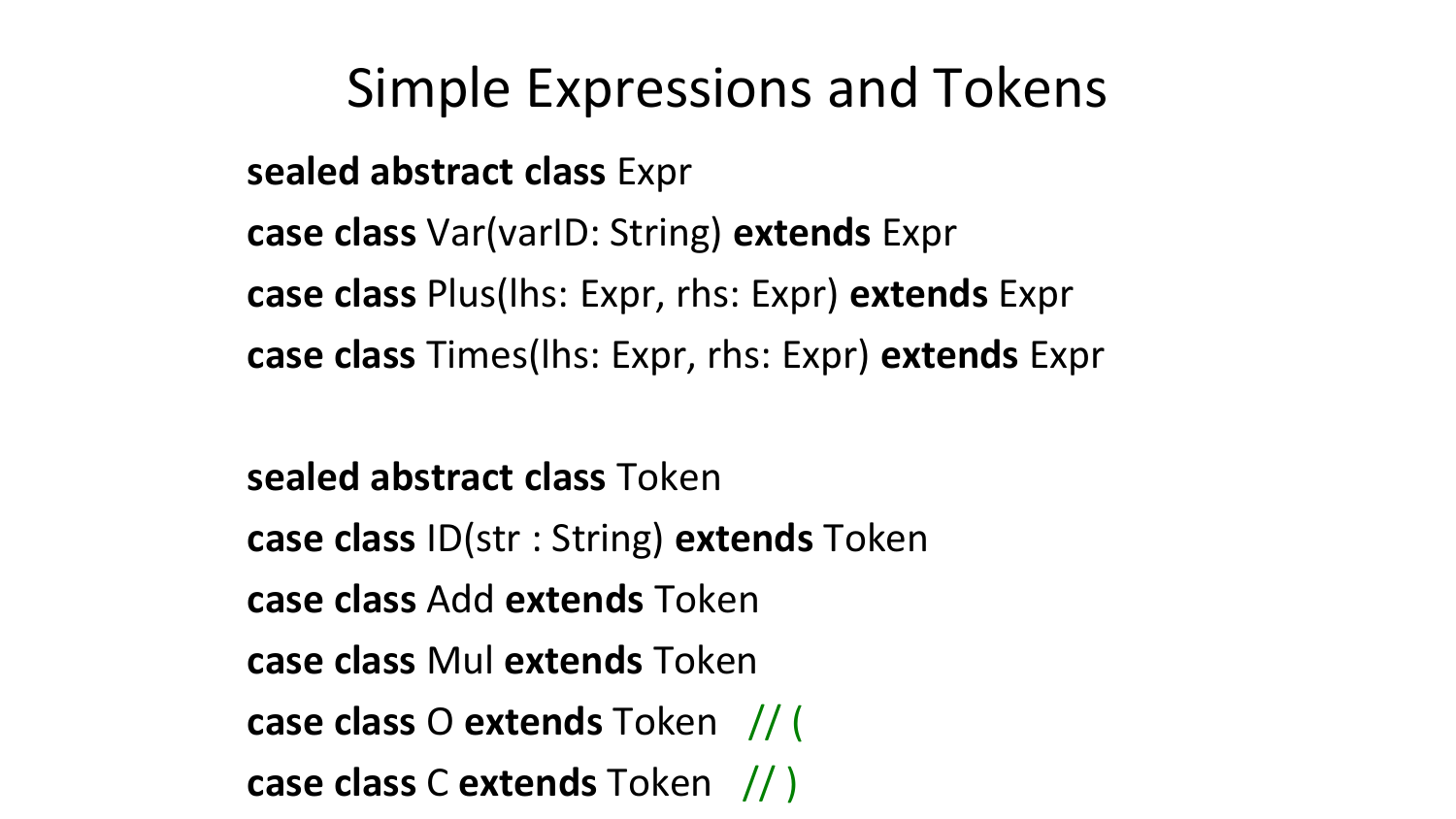- def prefix(e : Expr) : List[Token] = e match {
- case Var(id) => List(ID(id))
	- case Plus(e1,e2)  $\Rightarrow$  List(Add()) ::: prefix(e1) ::: prefix(e2)
	- case Times(e1,e2) => List(Mul()) ::: prefix(e1) ::: prefix(e2)
	-

# Printing Trees into Lists of Tokens

}

- def infix(e : Expr) : List[Token] = e match {  $//$  needs to emit parantheses case  $Var(id) \Rightarrow List(ID(id))$ 
	-
	-
- case Plus(e1,e2) => List(O())::: infix(e1) ::: List(Add()) ::: infix(e2) :::List(C()) case  $Times(e1,e2) \Rightarrow List(O())::: infix(e1)::: List(Mul())::: infix(e2):::List(C())$
- }
- def postfix(e : Expr) : List[Token] = e match { case  $Var(id) \Rightarrow List(ID(id))$ 
	-
	-
- case Plus(e1,e2) => postfix(e1) ::: postfix(e2) ::: List(Add()) case  $Times(e1,e2) \Rightarrow postfix(e1) :: postfix(e2) :: List(Mull))$
- }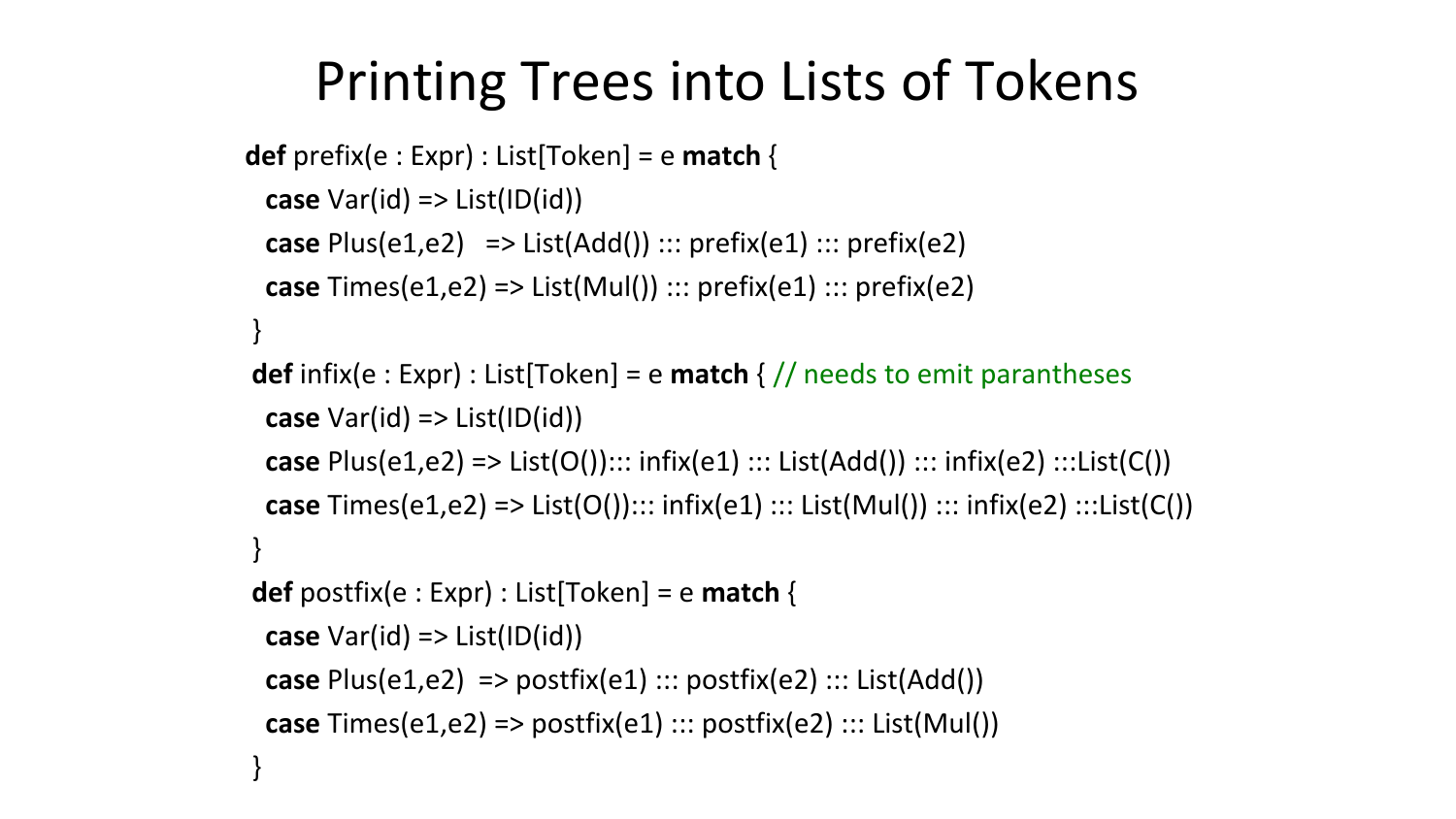# LISP: Language with Prefix Notation

- 1958 pioneering language
	- assume the number of arguments is known
- Syntax was meant to be abstract syntax • Treats all operators as user-defined ones, so syntax does not
	-
	- use parantheses in prefix notation: write  $f(x,y)$  as  $(f x y)$
- 
- $($ if (<= n 1) 1
	- $(* n (factorial (- n 1))))$

(defun factorial (n)

![](_page_29_Picture_11.jpeg)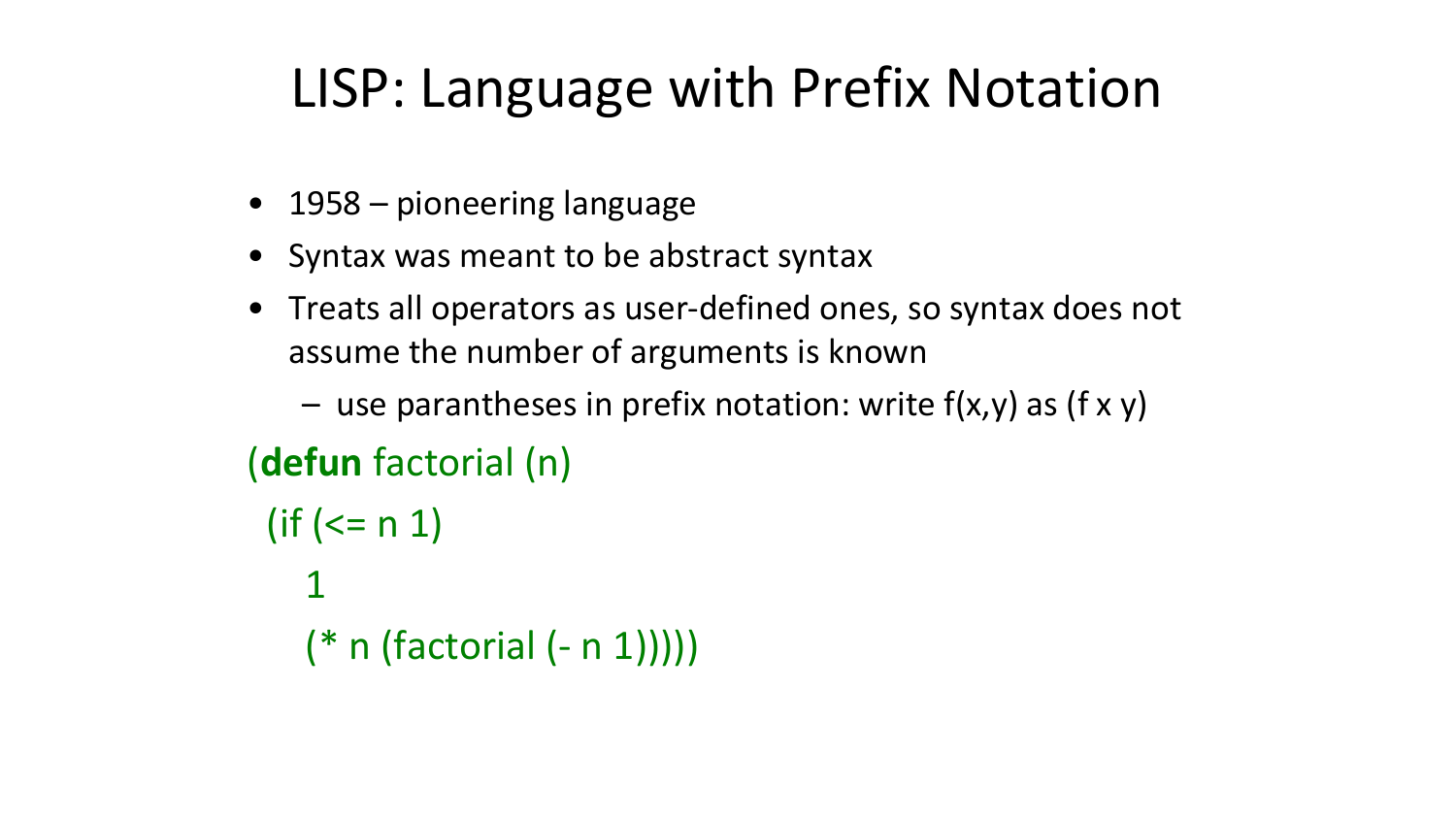# PostScript: Language using Postfix

- .ps are ASCII files given to PostScriptcompliant printers
- 
- Each file is a program whose execution prints the desired pages
- http://en.wikipedia.org/wiki/PostScript%20pr ogramming%20language
- 
- PostScript language tutorial and cookbook
- Adobe Systems Incorporated
- Reading, MA : Addison Wesley, 1985
- ISBN 0-201-10179-3 (pbk.)

- 
- 

![](_page_30_Picture_15.jpeg)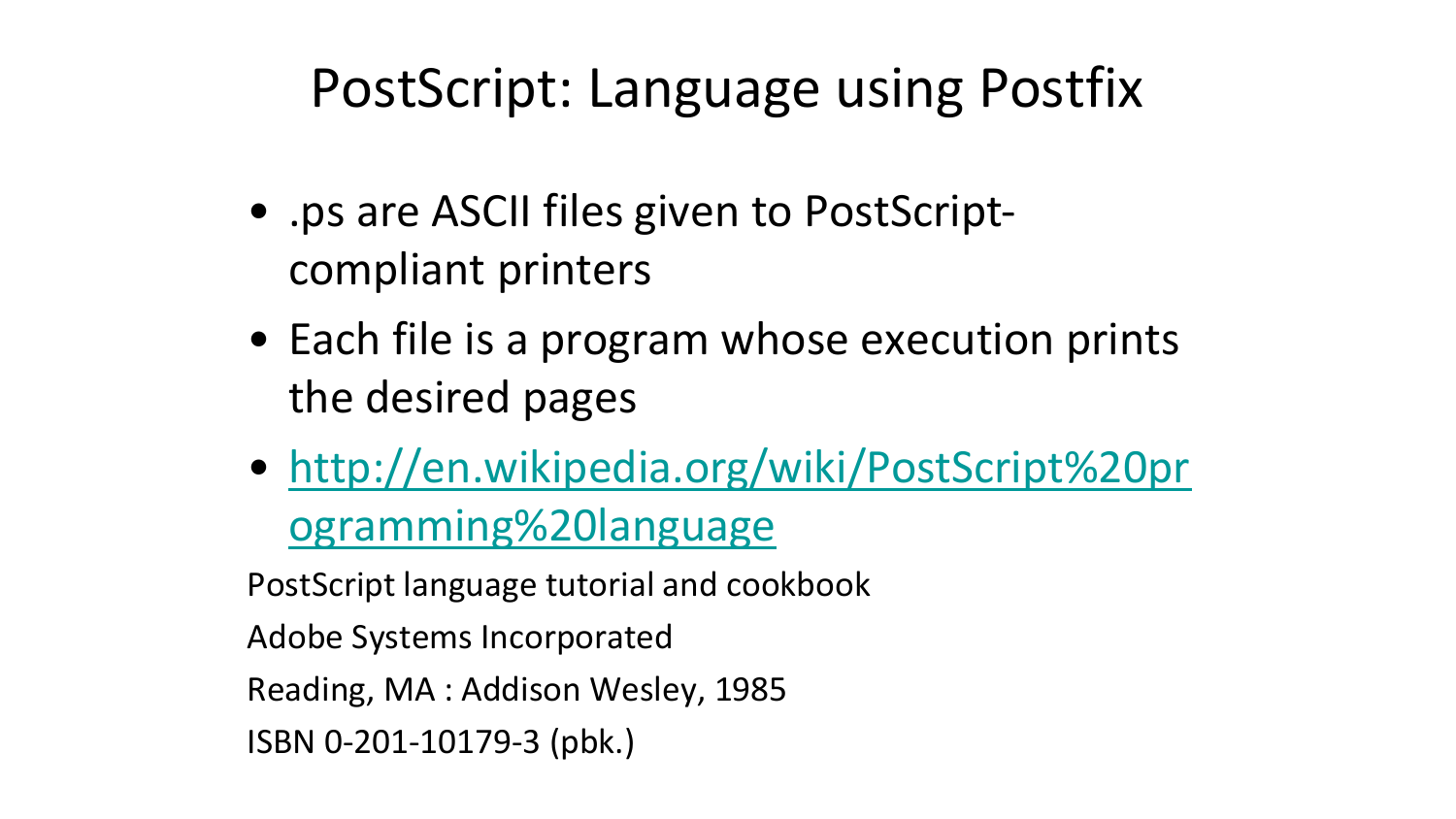# A PostScript Program

/inch {72 mul} def /wedge

- { newpath
- 0 0 moveto
- 1 0 translate
- 15 rotate
- 0 15 sin translate
- 0 0 15 sin -90 90 arc
- closepath
- } def
- 
- 
- 

gsave

3.75 inch 7.25 inch translate 1 inch 1 inch scale wedge 0.02 setlinewidth stroke grestore gsave Related: https://en.wikipedia.org/wiki/Concatenative\_programming\_language

- 4.25 inch 4.25 inch translate 1.75 inch 1.75 inch scale 0.02 setlinewidth 1 1 1 2
	- { 12 div setgray gsave wedge gsave fill grestore 0 setgray stroke grestore 30 rotate } for
- grestore
- showpage
-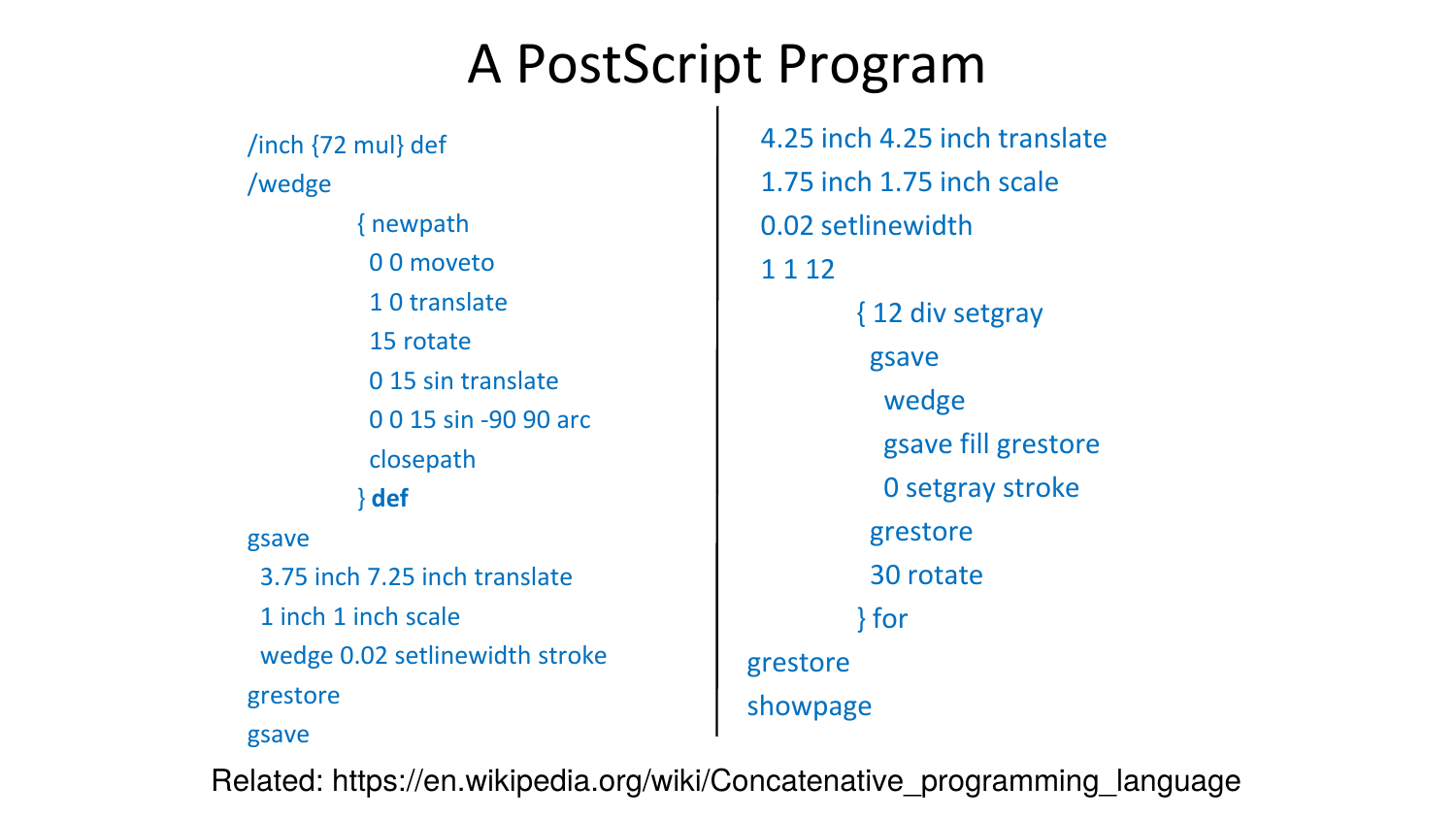![](_page_32_Figure_0.jpeg)

# If we send it to printer (or run GhostView viewer gv) we get

![](_page_32_Picture_2.jpeg)

![](_page_32_Picture_3.jpeg)

4.25 inch 4.25 inch translate 1.75 inch 1.75 inch scale 0.02 setlinewidth 1 1 12 { 12 div setgray gsave wedge gsave fill grestore 0 setgray stroke grestore 30 rotate } for grestore showpage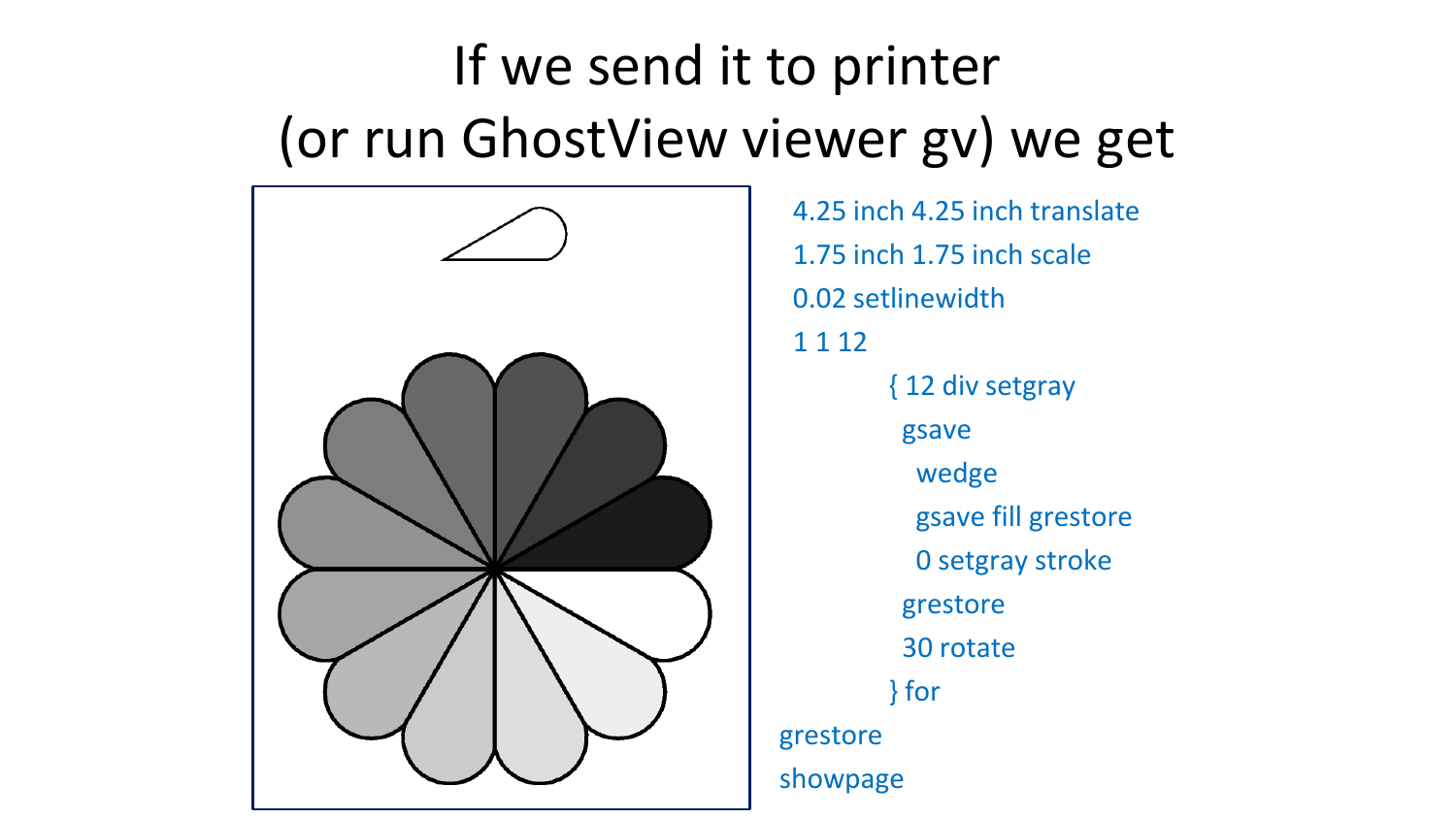## $x \rightarrow 3, y \rightarrow 4, z \rightarrow 5$ infix:  $x^*(y+z)$ postfix: x y z + \* Run 'postfix' for this env

}  $pos = pos + 1$ } stack(top) }

## Why postfix? Can evaluate it using stack def postEval(env : Map[String,Int], pexpr : Array[Token]) : Int =  $\frac{1}{1}$  no recursion! var stack : Array[Int] = new Array[Int](512)

- 
- 
- var top :  $Int = 0$ ; var pos :  $Int = 0$
- while (pos < pexpr.length) {
	- pexpr(pos) match {
		- case  $ID(v) \Rightarrow top = top + 1$ 
			- $stack(top) = env(v)$
		- case  $Add() \Rightarrow stack(top 1) = stack(top 1) + stack(top)$

 $top = top - 1$ 

- case Mul() => stack(top  $-1$ ) = stack(top  $-1$ )  $*$  stack(top)  $top = top - 1$ 
	-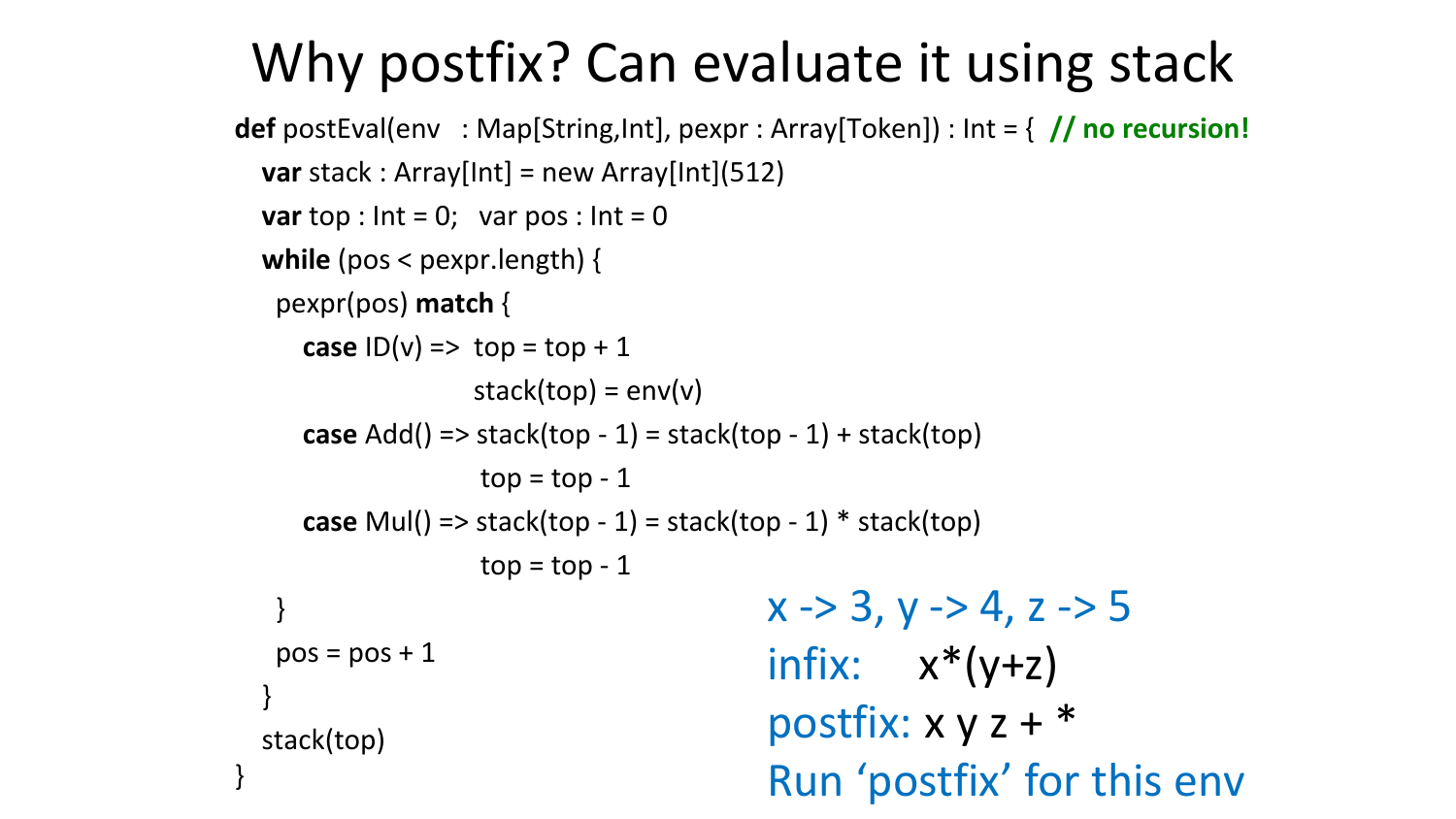# Evaluating Infix Needs Recursion

case  $Var(id) \Rightarrow env(id)$ 

## case  $Plus(e1,e2) \Rightarrow$  infix(env,e1) + infix(env,e2) case  $Times(e1,e2) => infix(env,e1) * infix(env,e2)$

The recursive interpreter:

def infixEval(env : Map[String,Int], expr : Expr) : Int = expr match {

}

Maximal stack depth in interpreter = expression height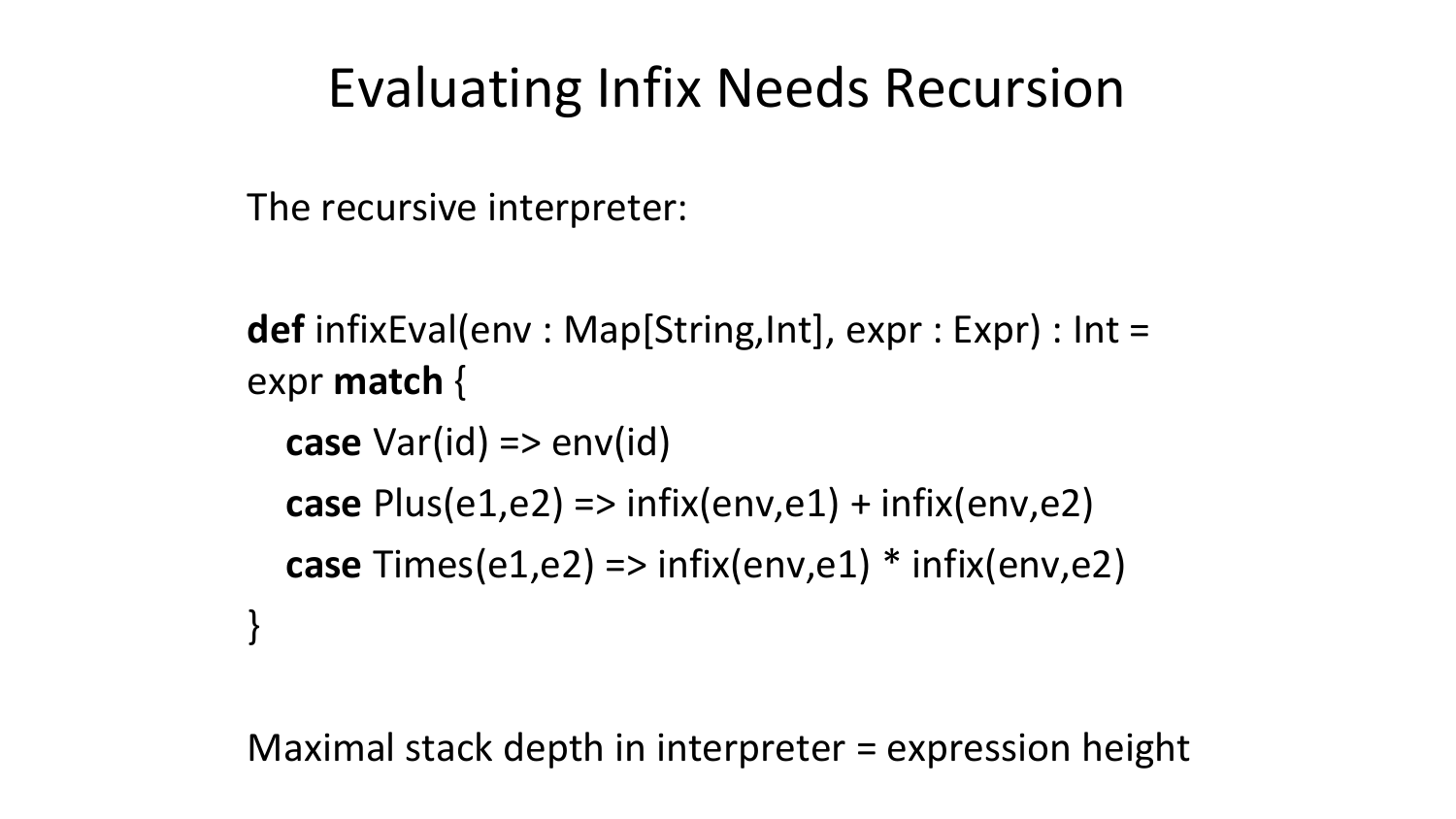# Compiling Expressions

## • Evaluating postfix expressions is like running a stack-based virtual machine on compiled code

• Compiling expressions for stack machine is like translating expressions into postfix form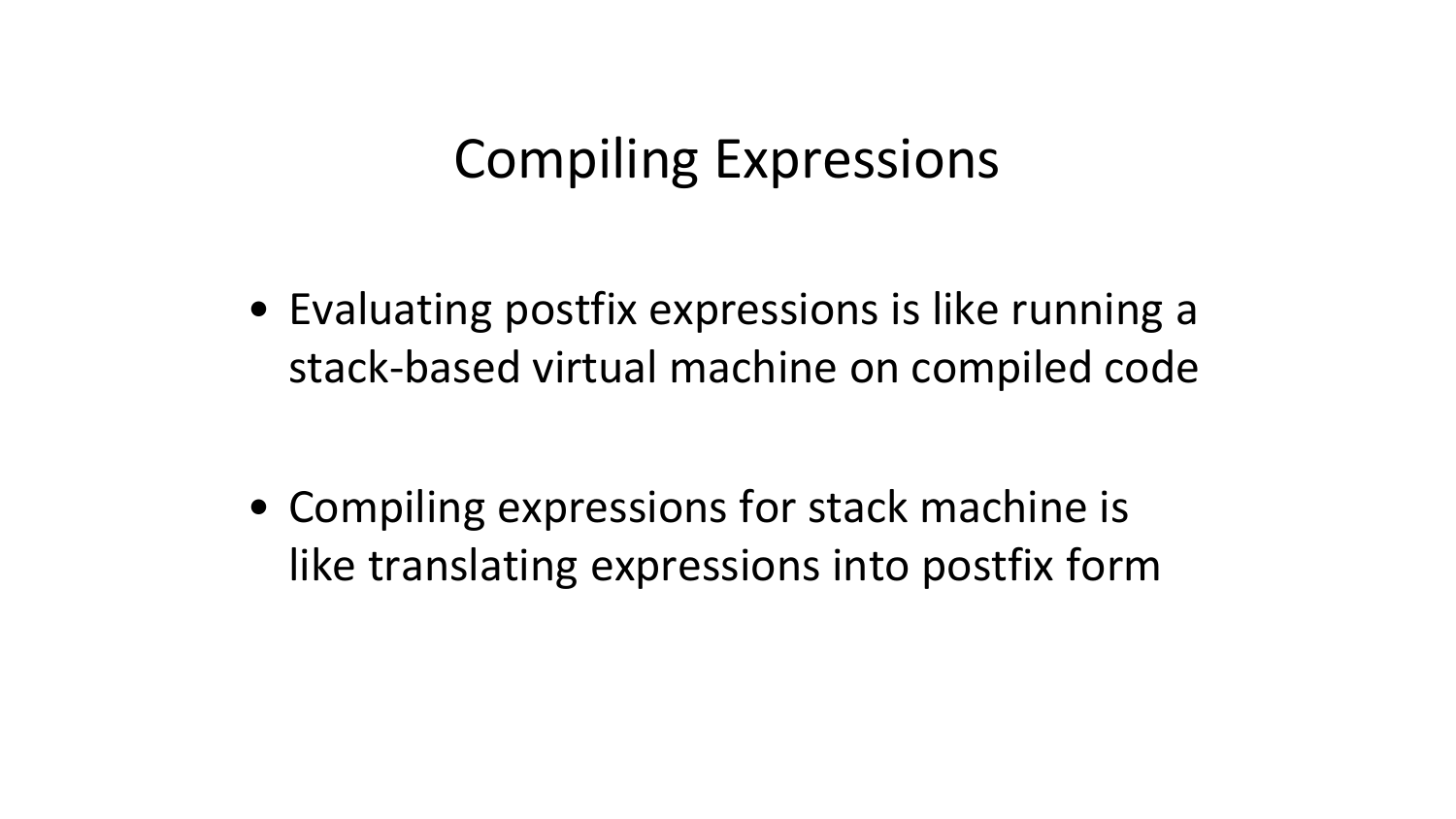# Expression, Tree, Postfix, Code

![](_page_36_Picture_0.jpeg)

infix:  $x^*(y+z)$ bytecode:

- postfix: x y z + \*
	- get\_local 1 x
	- get\_local 2 y
	- get\_local 3
	- 132.add
	- i32.mul \*

![](_page_36_Figure_9.jpeg)

![](_page_36_Figure_10.jpeg)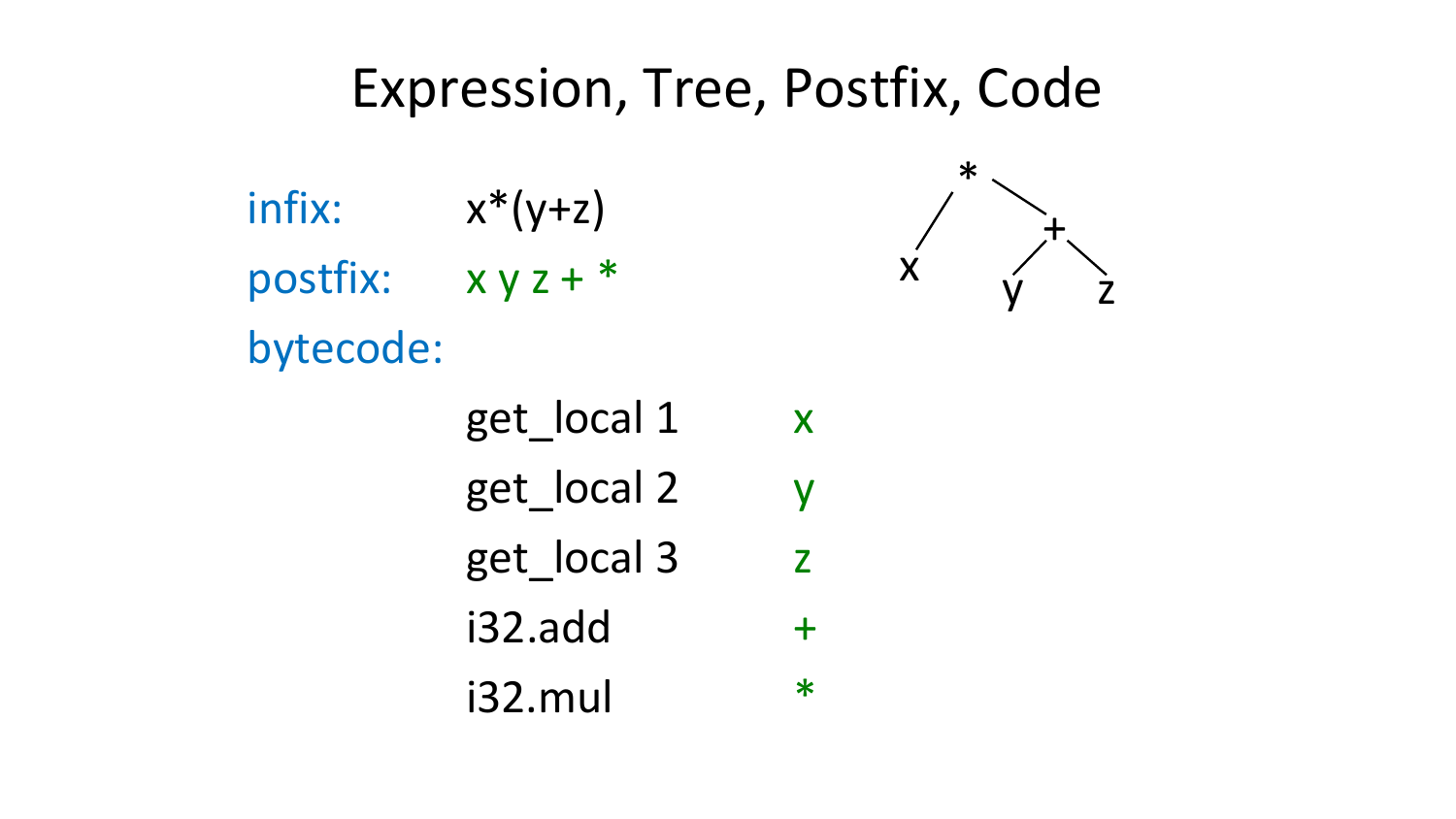# Show Tree, Postfix, Code infix:  $(x^*y + y^*z + x^*z)^*2$  tree: postfix: bytecode: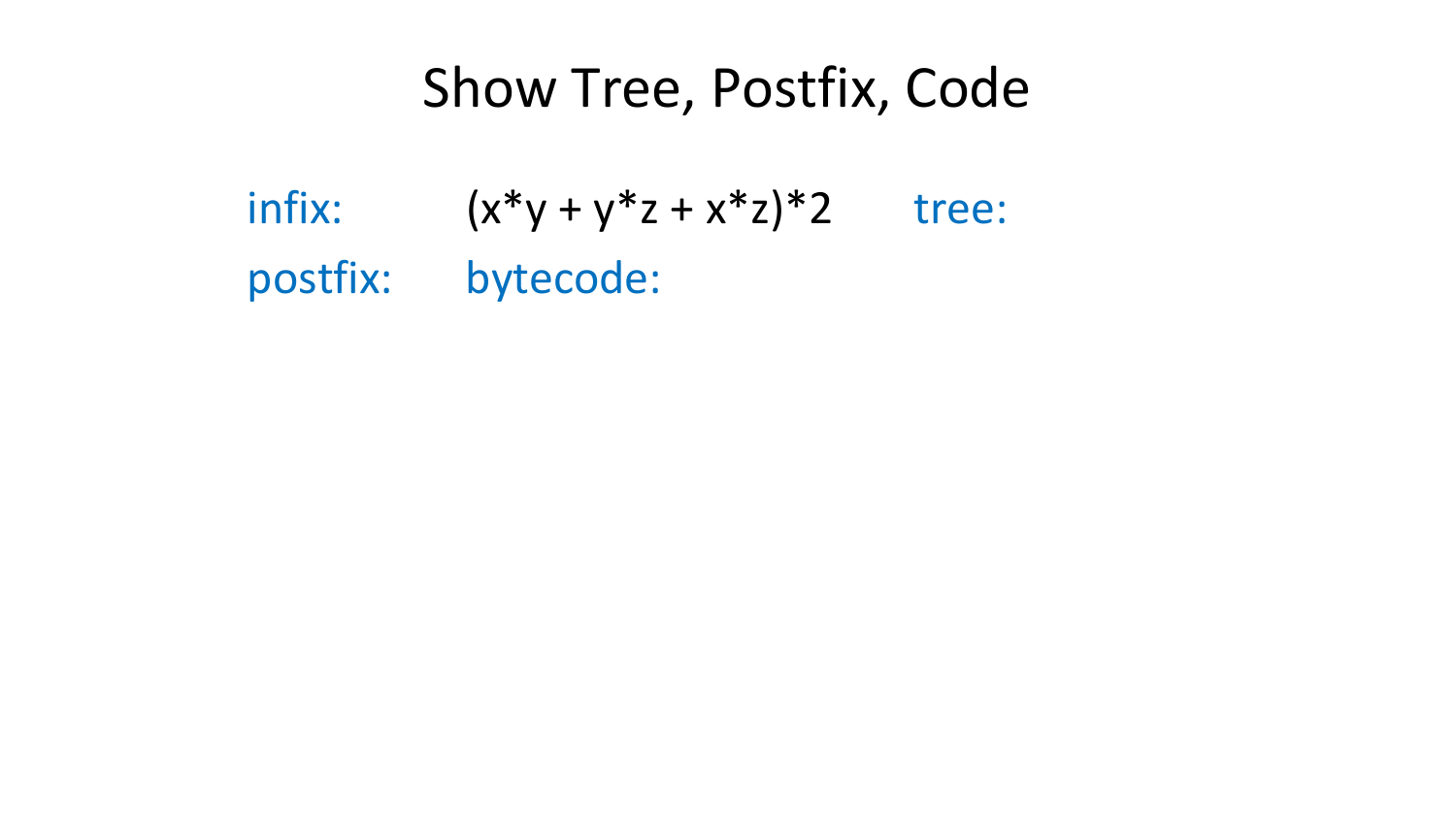# "Printing" Trees into Bytecodes

- To evaluate  $e_1*e_2$  interpreter
	- evaluates e1
	- $-$  evaluates  $e_2$
	- combines the result using \*
- Compiler for  $e_1*e_2$  emits:
	-
	- $-$  code for  $e_1$  that leaves result on the stack, followed by – code for  $e_2$  that leaves result on the stack, followed by
	- arithmetic instruction that takes values from the stack and leaves the result on the stack
- - def compile(e : Expr) : List[Bytecode] = e match {  $// \sim$  postfix printer case Var(id) => List(Igetlocal(slotFor(id)))
		-
		- case Plus(e1,e2) => compile(e1) ::: compile(e2) ::: List(ladd())
		- case Times(e1,e2) => compile(e1) ::: compile(e2) ::: List( $|mul()$ )
	- }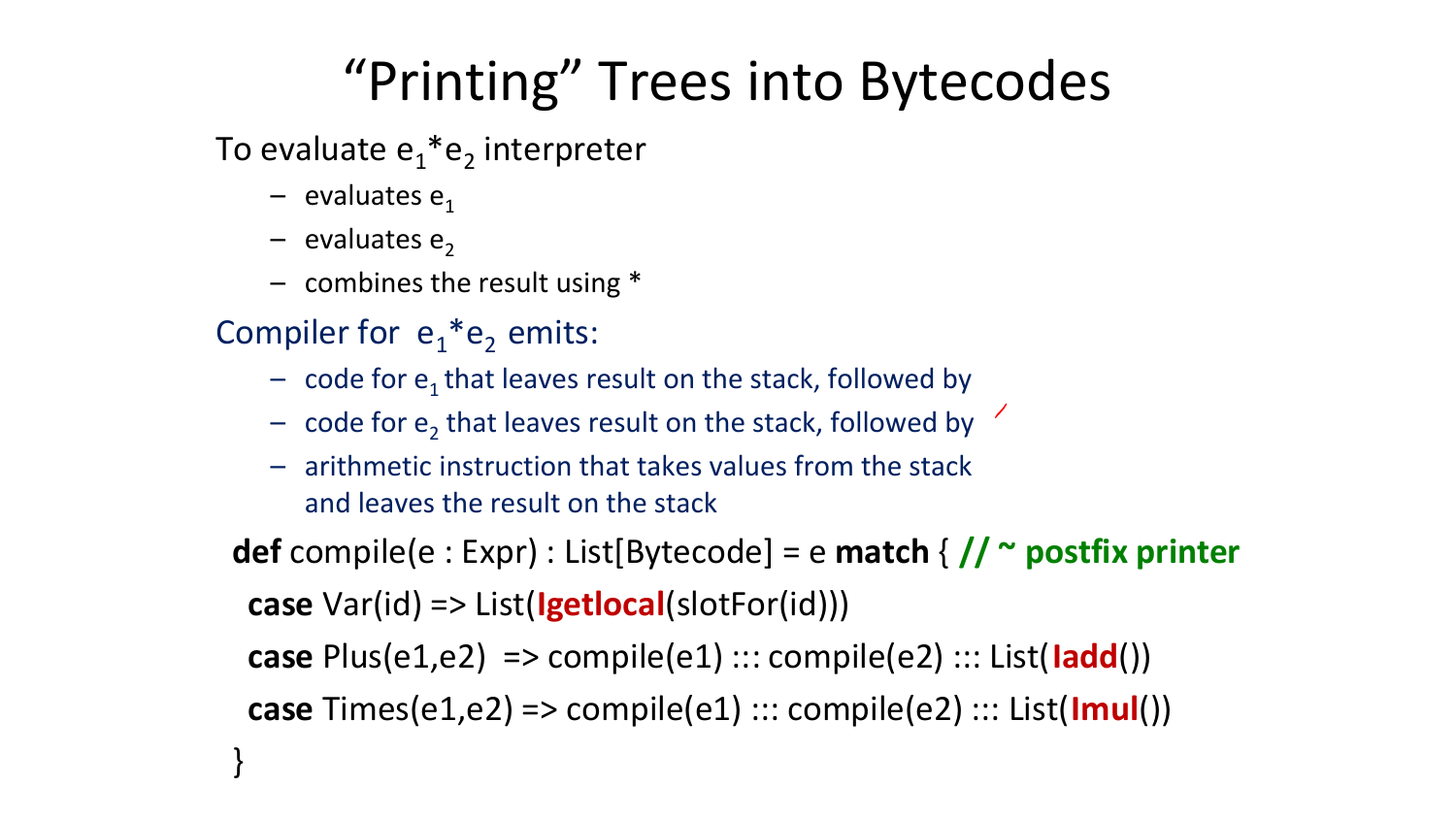## Local Variables

- Assigning indices (called slots) to local variables using function slotOf : VarSymbol  $\rightarrow$  {0,1,2,3,...}
- How to compute the indices?
- assign them in the order in which they appear in the tree def compile(e : Expr) : List[Bytecode] = e match { case Var(id) => List(Igetlocal(slotFor(id)))
	-
	-

- def compileStmt(s : Statmt) : List[Bytecode] = s match {
- case  $\text{Assign}(id, e) \Rightarrow \text{compile}(e) :: \text{List}(\text{Iset\_local}(slotFor(id)))$

… } // id=e … }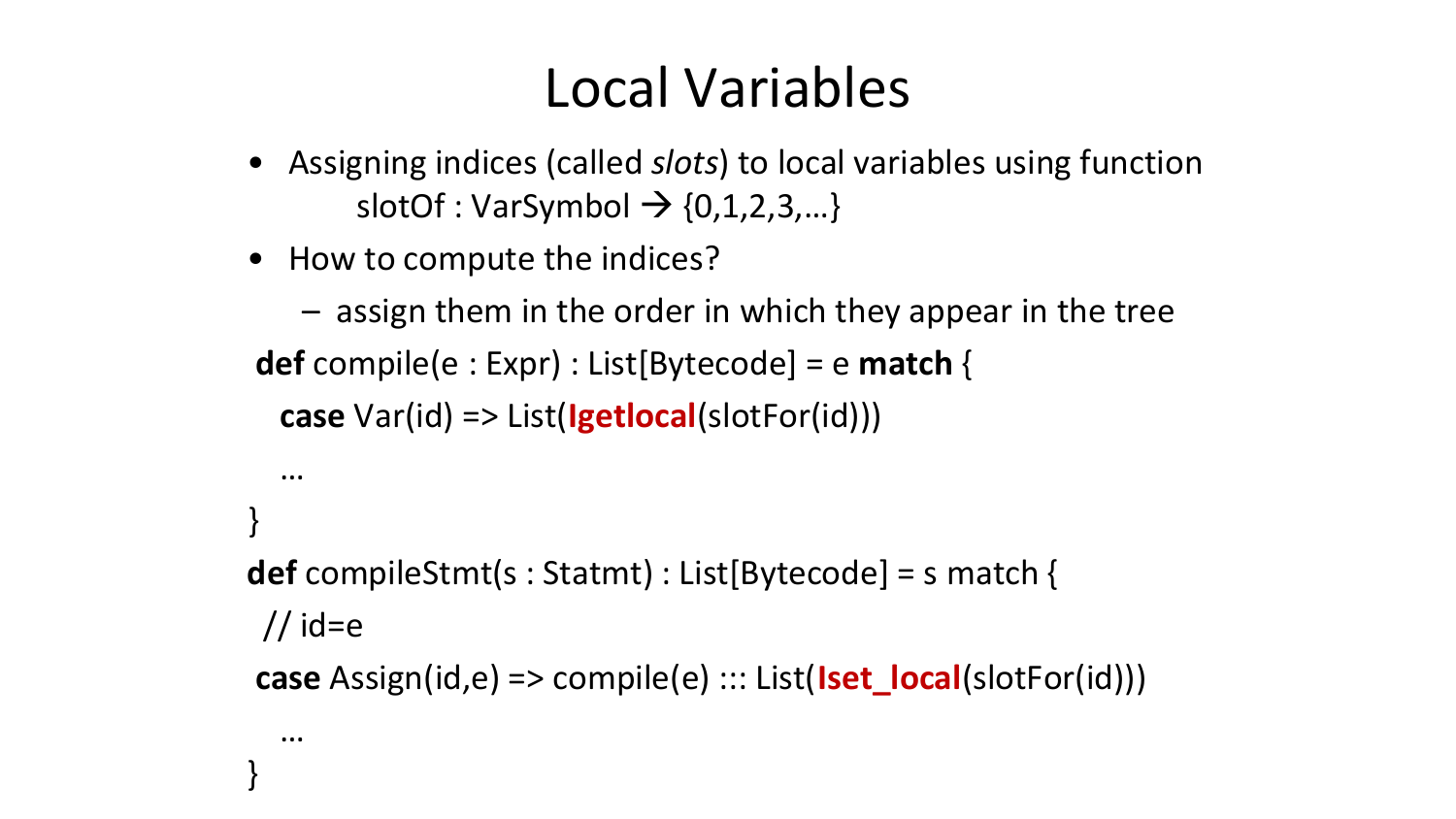# Compiler Correctness

- If we execute the compiled code, the result is the same as running the interpreter.
	- exec(env,compile(expr)) == interpret(env,expr)
- $\text{interpret}: \text{Env} \times \text{Expr} \rightarrow \text{Int}$
- compile : Expr > List[Bytecode]
- exec : Env x List[Bytecode] > Int
- Assume 'env' in both cases maps var names to values.
- Can prove correctness of entire compiler:
- CompCert A C Compiler whose Correctness has been
- Formally Verified

![](_page_40_Picture_11.jpeg)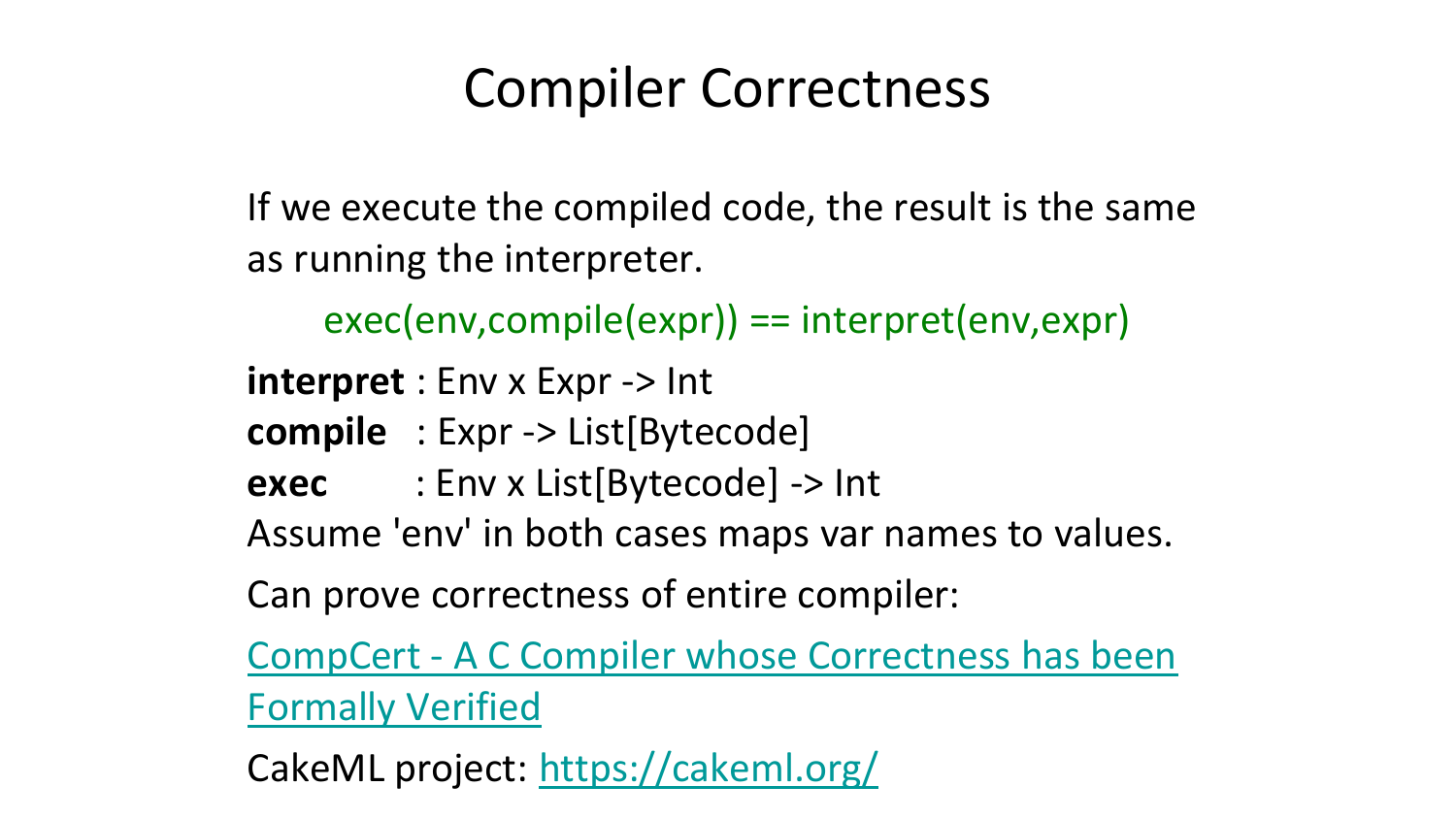![](_page_41_Picture_0.jpeg)

# A simple proof with two quantifiers A simple case of proof for (non-negative int  $y, x$ )  $\forall y \forall x \quad P(x,y)$ is: let y be arbitrary, and then fix y throughout the proof. Suppose that we prove  $\forall x \; P(x,y)$ by induction. We end up proving  $P(0, y)$  for some arbitrary y  $P(x,y)$  implies  $P(x+1,y)$  for arbitrary x,y

![](_page_41_Picture_4.jpeg)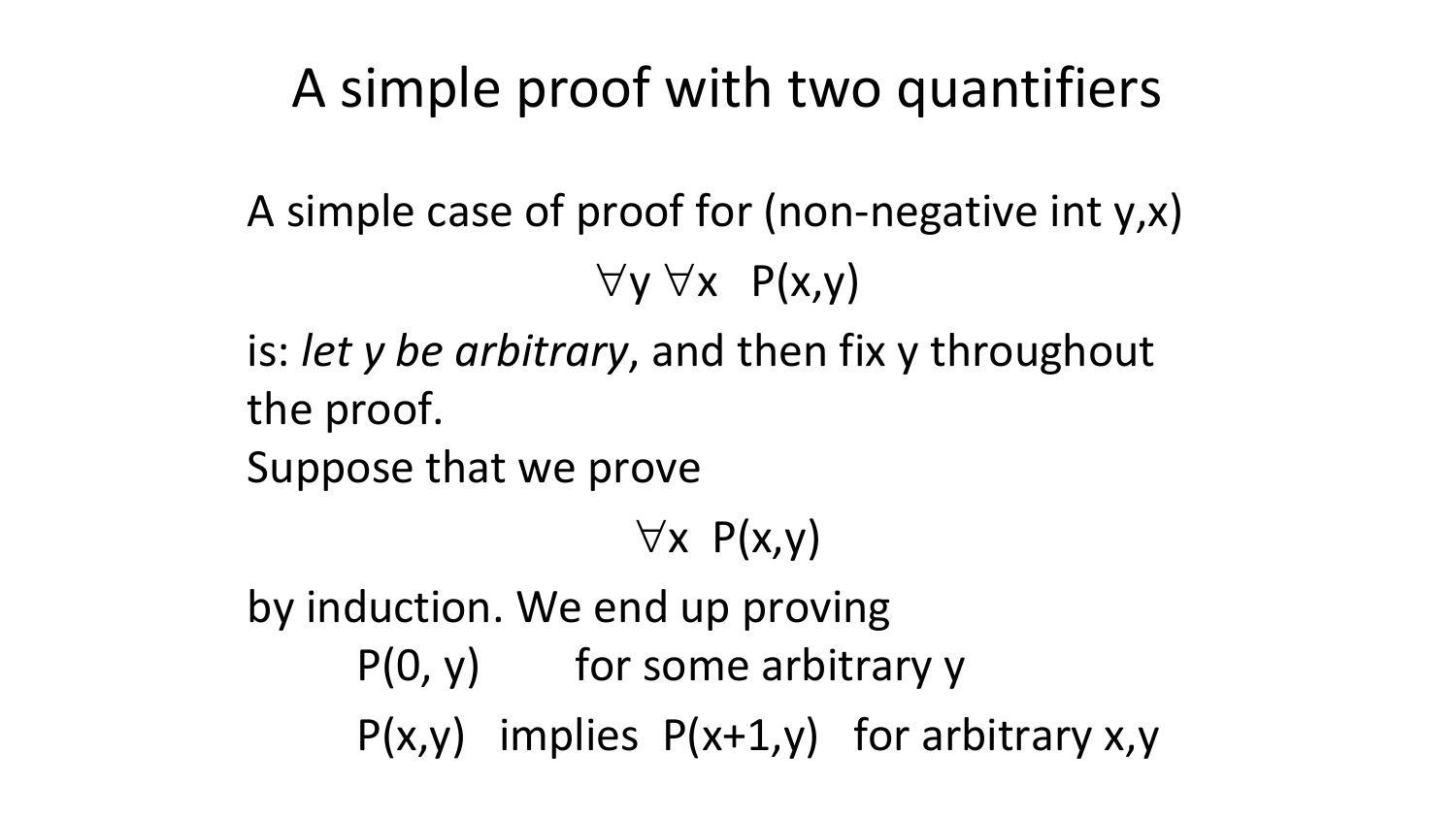![](_page_42_Picture_0.jpeg)

## Induction with Quantified Hypothesis Prove P holds for all non-negative integers x,y:  $\forall x \forall y \quad P(x,y)$  i.e.  $\forall x \; Q(x)$ where  $Q(x)$  denotes  $\forall y P(x,y)$  $Q(x)$ Induction on x means we need to prove: 1.  $Q(0)$  that is,  $\forall y P(0,y)$ 2. Q(x) implies Q(x+1) If  $\forall y_1 P(x,y_1)$  then  $\forall y_2 P(x+1,y_2)$  x,y<sub>2</sub> arbit. We can instantiate  $\forall y_1 P(x,y_1)$  multiple times when proving that, for any  $y_2$ ,  $P(x,y_2)$  holds One can instantiate  $y_1$  with  $y_2$  but not only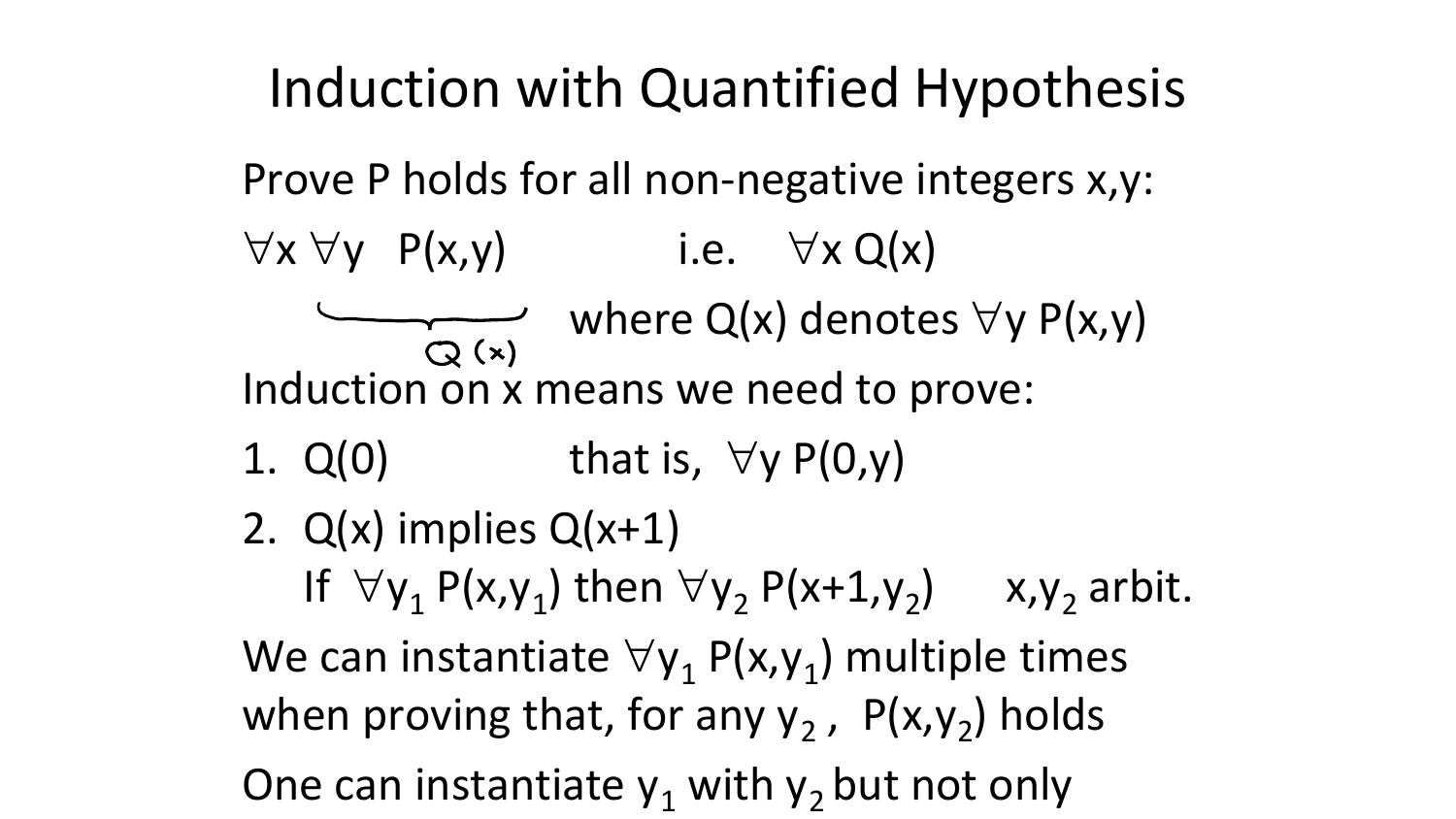exec(env,compile(expr)) == interpret(env,expr) Attempted proof by induction:  $exec(env, compile(Times(e1,e2))) ==$ exec(env,compile(e1) ::: compile(e2) ::: List(`\*`)) We need to know something about behavior of intermediate executions. exec : Env x List[Bytecode] > Int run : Env x List[Bytecode] x List[Int] > List[Int]

# // stack as argument and result  $exec(env, bcodes) == run(env, bcodes, List())$ .head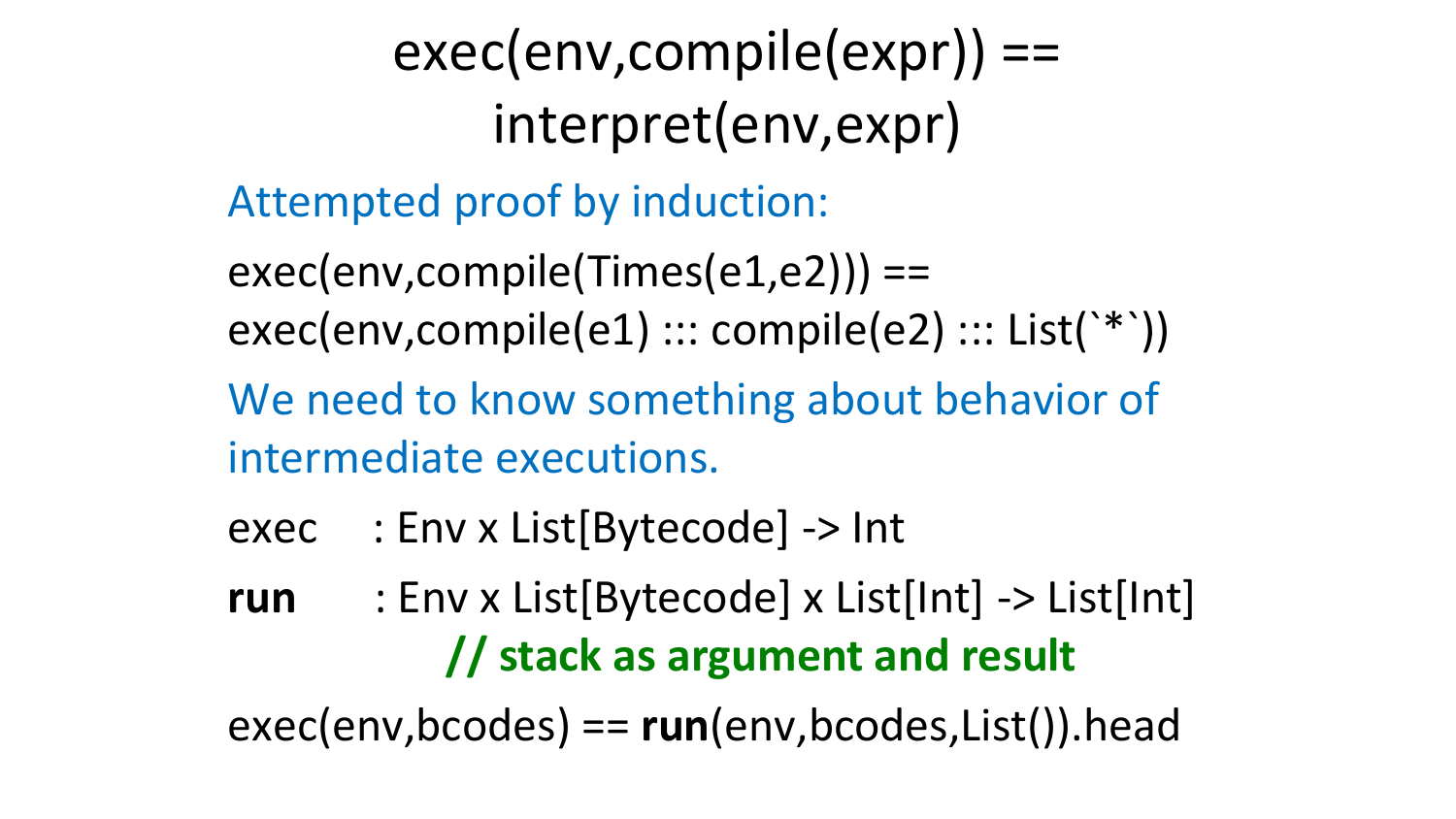# run(env,bcodes,stack) = newStack

- Executing sequence of instructions
	- run : Env x List[Bytecode] x List[Int] > List[Int]
- Stack grows to the right, top of the stack is last element
- Byte codes are consumed from left
- Definition of run is such that
- run (env,  $*$  :: L, S ::: List(x1, x2)) == run(env, L, S:::List(x1\*x2)) • run (env, `+` :: L, S ::: List(x1, x2)) == run(env,L, S:::List(x1+x2))
- 
- $run(env,lLoad(n) :: L, S) == run(env, L, S::List(env(n)))$
- By induction one shows:
- 
- run (env,L $1:: L2,S$ ) == run(env,L $2$ , run(env,L $1,S$ )) execute instructions L1, then execute L2 on the result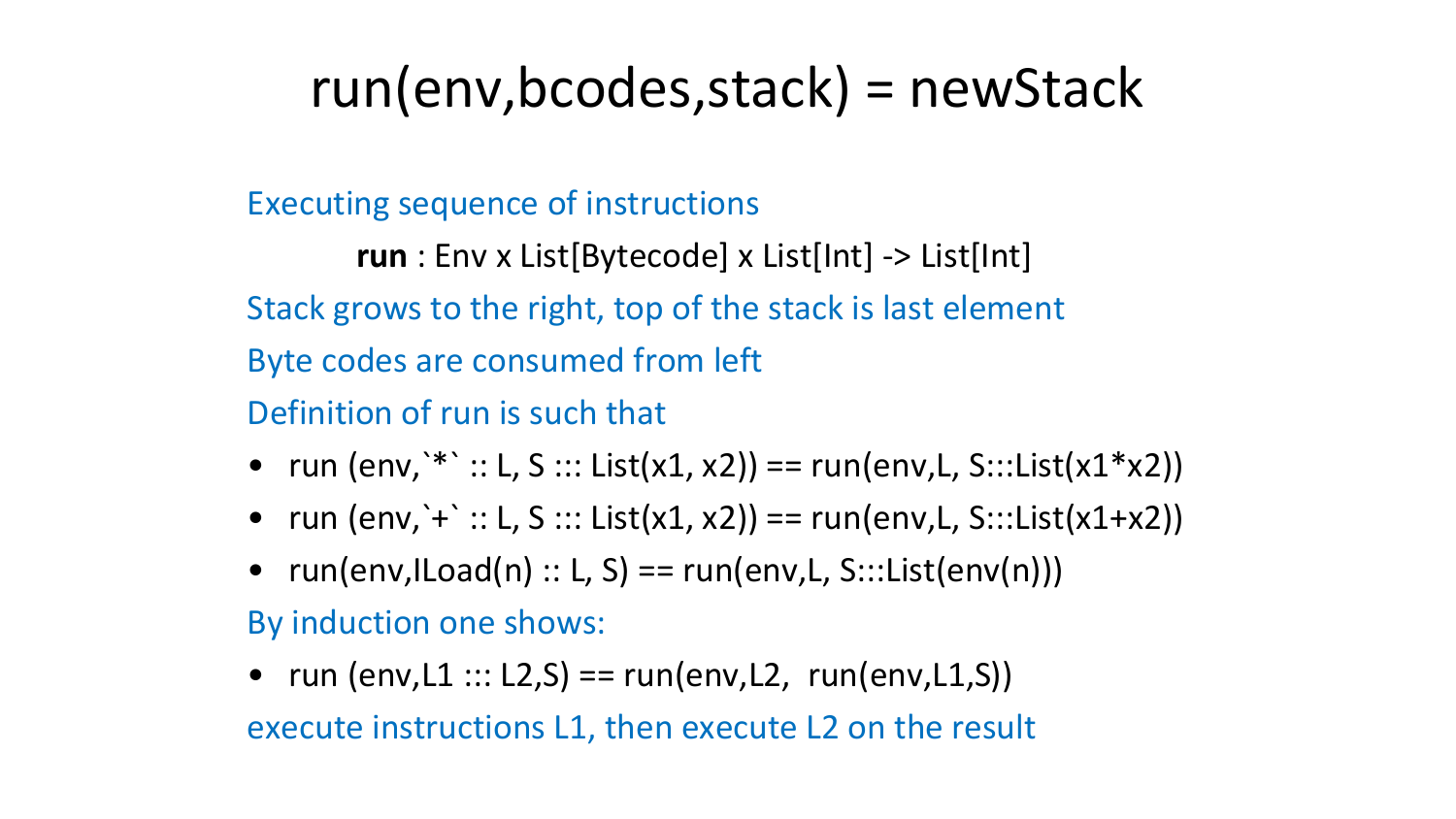# New correctness condition

- exec : Env x List[Bytecode] > Int
	-
- Old condition:
- New condition:
	-
	- shorthands:
- env T, compile C, interpret I,  $List(x)$  [x]

# run : Env x List[Bytecode] x List[Int] > List[Int]

## exec(env,compile(expr)) == interpret(env,expr)

## run(env,compile(expr),S) == S:::List(interpret(env,expr))

# $\forall e \forall S$  run(T,C(e),S) == S:::[I(T,e)]